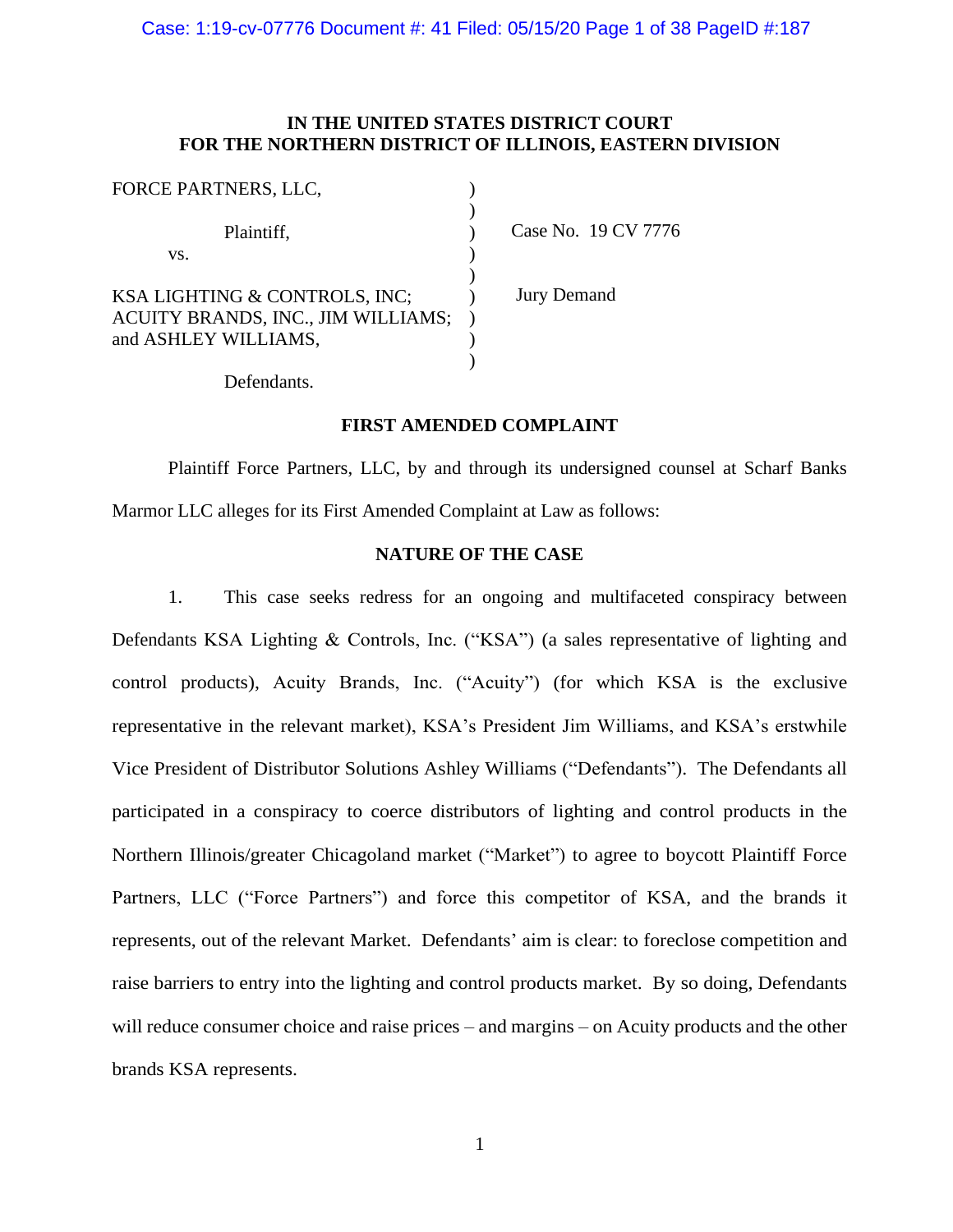#### Case: 1:19-cv-07776 Document #: 41 Filed: 05/15/20 Page 2 of 38 PageID #:188

2. The relevant customers in this market are approximately 23 distributors who purchase lighting and control products both for commercial and industrial projects and for their own shelves to sell to end users. These distributors have reported a series of lies, threats, and coercions that led to the reluctant conclusion that distributors must agree with the demands of the Defendants or risk losing access to the brands controlled by Defendant KSA, including Acuity, which is the largest lighting manufacturer in North America.

3. Because of the market power of both KSA and Acuity, and their history of abusive tactics against those who would not bend to their will, distributors in fact entered into unwritten agreements with KSA and acceded to their demands.

4. KSA has engaged in abusive tactics for many years. KSA has punished distributors who would not agree to improper demands and has gone after and forced out at least one other competitor using the kinds of smears and threats it now is using against Force Partners. Put simply, KSA is in the habit of making "offers" distributors cannot refuse, and has done so in this case, forcing distributors into their hub and spoke conspiracy to monopolize the market, rig bids, and try to put a competitor out of business – all to the detriment of competition.

5. Plaintiff Force Partners is a relatively new entrant to the Market, but in the two years since its formation, it has made inroads into KSA's dominant market share. Starting in August 2019, Force Partners began hearing troubling stories about secretive PowerPoint presentations made by Jim and Ashley Williams – and in at least one case by Acuity's Senior Vice President of Sales John Mabbott – to approximately 23 distributors, who represent as much as 90% of Force Partners' sales and are the most significant lighting and control product distributors for companies like KSA and Force Partners (and the brands they represent) in the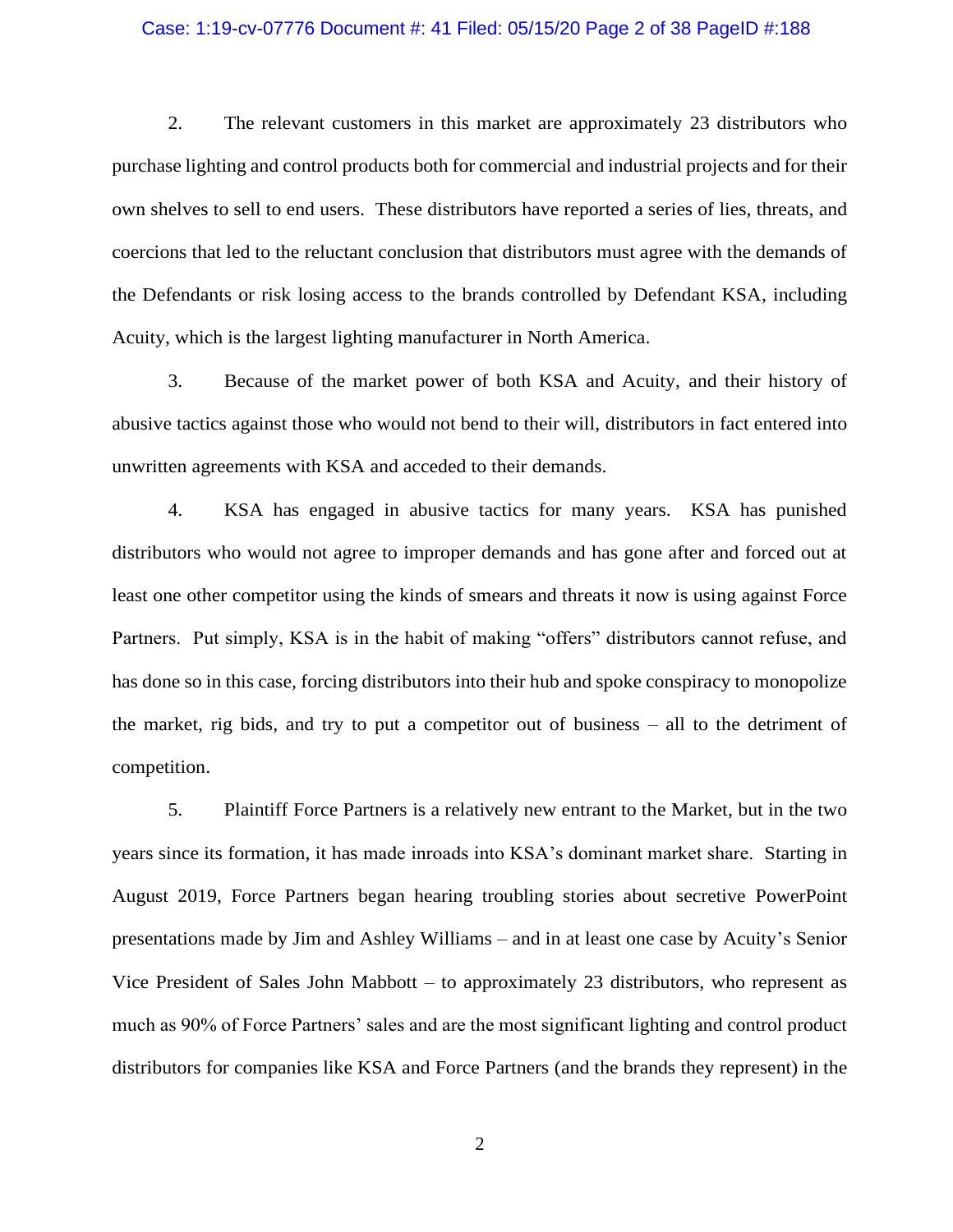#### Case: 1:19-cv-07776 Document #: 41 Filed: 05/15/20 Page 3 of 38 PageID #:189

Market. These PowerPoint presentations, which were prepared by both KSA and Acuity, reportedly called on distributors to cease (or severely limit) doing business with Force Partners based on a lie: that Force Partners was making sales directly to down-stream users, cutting out distributors and denying them their margin on such sales. KSA also complained that Force Partners was affecting its margins – betraying the fact that it was seeking to restrain price competition by attacking its competitor.

6. Acuity fully was on board with KSA's illegal activities and indeed was an active partner in the scheme. At an internal KSA sales meeting in late August or early September 2019 to roll out the scheme to KSA sales employees – after all or most of the distributor meetings had taken place – Jim Williams stated that Vernon Nagel, the then-CEO of Acuity (now Executive Chairman) had reviewed the plan presented in the PowerPoint, approved it, and suggested it could be used in other markets.

7. One distributor insisted on having an Acuity executive present at the meeting where the PowerPoint was presented to see if Acuity was aware of and approved of the scheme being proposed. The Acuity executive appeared at the meeting and participated in a discussion of the impact on the distributor of being forced to agree to KSA's and Acuity's demands.

8. KSA's history of abusive and exclusionary behavior in the Market, is well known and surely was known to the distributors to whom KSA presented their demands. Distributors who did not want to agree to the scheme faced these same tactics, and worse, if they did not.

9. Lighting products distributors in the Market are not exclusive. In order to best meet the needs of its customers, they carry the products of a number of manufacturers in their inventory and also source products on a custom basis for "spec" commercial and industrial projects. The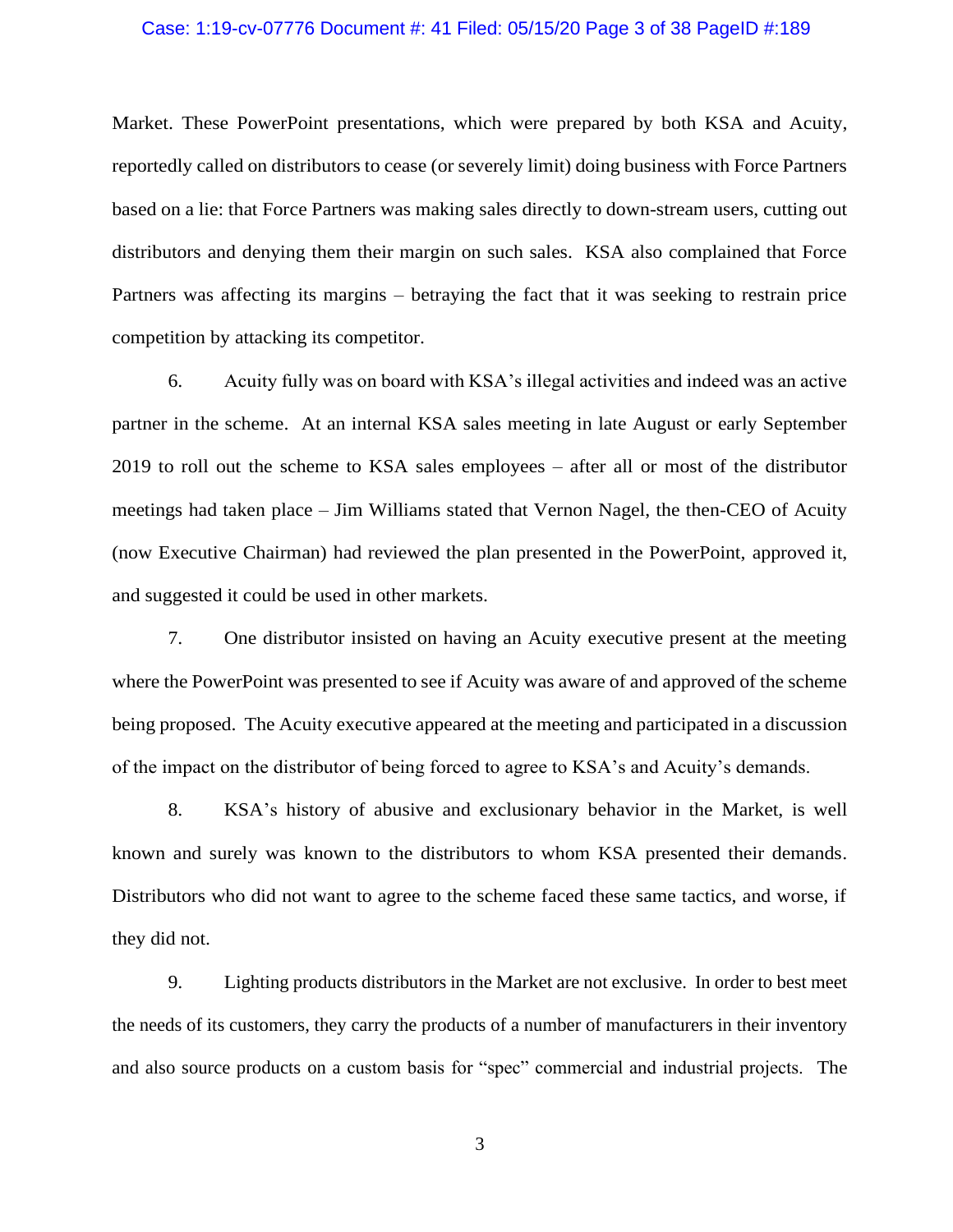#### Case: 1:19-cv-07776 Document #: 41 Filed: 05/15/20 Page 4 of 38 PageID #:190

scheme proposed in the KSA/Acuity PowerPoint presentation meetings in August was that if the distributors wanted to continue doing business as usual with KSA (and Acuity and the other brands it represents) they would have to agree to be "Partners" with KSA. To be a "Partner," distributors had to agree to curtail working with Force Partners and their brands, which included Eaton Lighting (also known as Cooper Lighting Solutions) ("Eaton/Cooper"), a significant competitor to Acuity. Specifically, distributors were told that they would have to rig bids to ensure KSA won commercial or industrial spec projects; and those distributors who also carried Force Partners' brands' products on their shelves were told it had to be removed – all by October 1, 2019. Any distributor who did not agree to be a "Partner" would be deemed an "Associate," and would not get KSA's "best prices" – meaning they would not be able to get KSA's brands' product at a viable price. The terms "Partner" and "Associate" were essentially meaningless – the choice presented really was to go along or lose meaningful access to KSA-represented brands.

10. As many distributors have told Force Partners, because KSA represents as much as 40%-70% of their lighting and control business, they could not afford to refuse its demands. KSA also has a history of punitive and retaliatory dealings with distributors and competitors in this market – a fact that would not have been lost on distributors in deciding they had to accede to the Defendants' scheme. This was not a mere incentive program. No procompetitive or efficiency enhancing justifications for the defendants' actions were offered. Nor, indeed, was any written contract offered to the distributors that, for example, would protect them from future price increases once KSA's competitor is forced out of the market. As one distributor put it, the motivation KSA gave distributors to go along with the Defendants' scheme was "no carrot, only stick."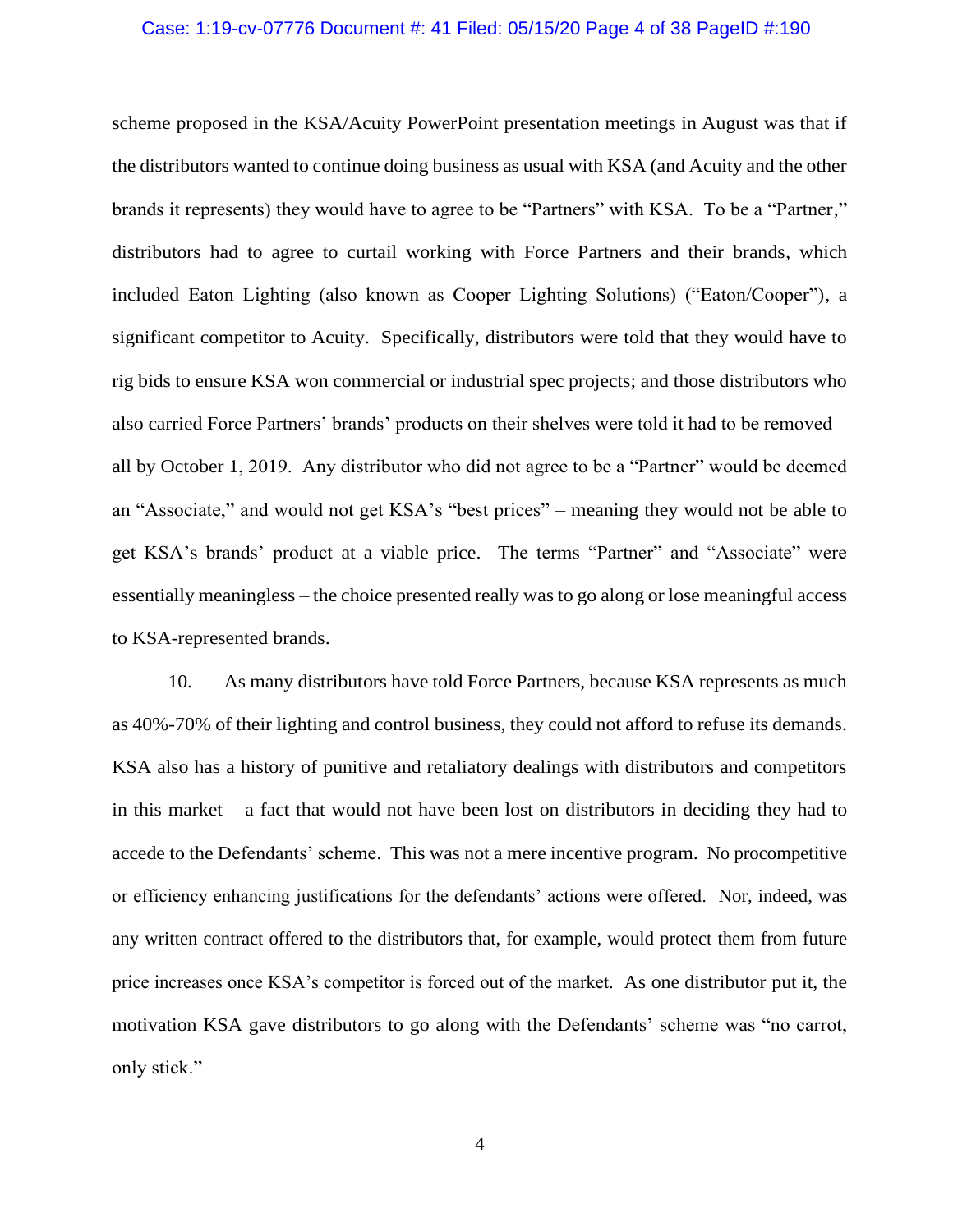#### Case: 1:19-cv-07776 Document #: 41 Filed: 05/15/20 Page 5 of 38 PageID #:191

11. The fact that there is no written contract binding the Distributors to KSA's plan does not mean there was no agreement – to the contrary distributors have agreed under duress to KSA's demands and have reported as much to Force Partners. And Force Partners has seen a significant drop in sales as a result of Defendants' scheme.

12. Starting in September 2019, after months of upward sales momentum, Force Partners began to see its sales drop significantly, showing that the scheme not only was implemented, it has started to produce the intended effects. KSA's CEO told distributors in the fall of 2019 that it would enforce its demands, starting with inspections of the inventory of those distributors who carry Force Partners' brands in their physical branch locations, to ensure they have been removed. To date, Force Partners has suffered over \$2 million in lost sales. Distributors are steering projects to KSA alone where specifications would otherwise permit Force Partners to submit or "equal" bid quotes and have them provided to contractors in the normal course. As a result, contractors who expect competitive quotes from distributors are not getting them, and over time prices can be expected to rise. In addition, sales of Force Partners-represented brands products have fallen off a cliff with some of the identified "stock and flow" distributors.

13. Moreover, on information and belief, certain distributors have been coerced into sharing Force Partner's confidential pricing information with KSA – called "last look" on 3-name specified quotes, despite clear statements on bids that this information should not be shared with third parties.

14. The inevitable result of defendants' scheme will be to increase prices to the purchasers of lighting and control products, because competition for inventory or bid items will be eliminated. Purchasers of lighting and control products in the relevant market will lose the ability to benefit from the price and variety competition that previously was available. Given the high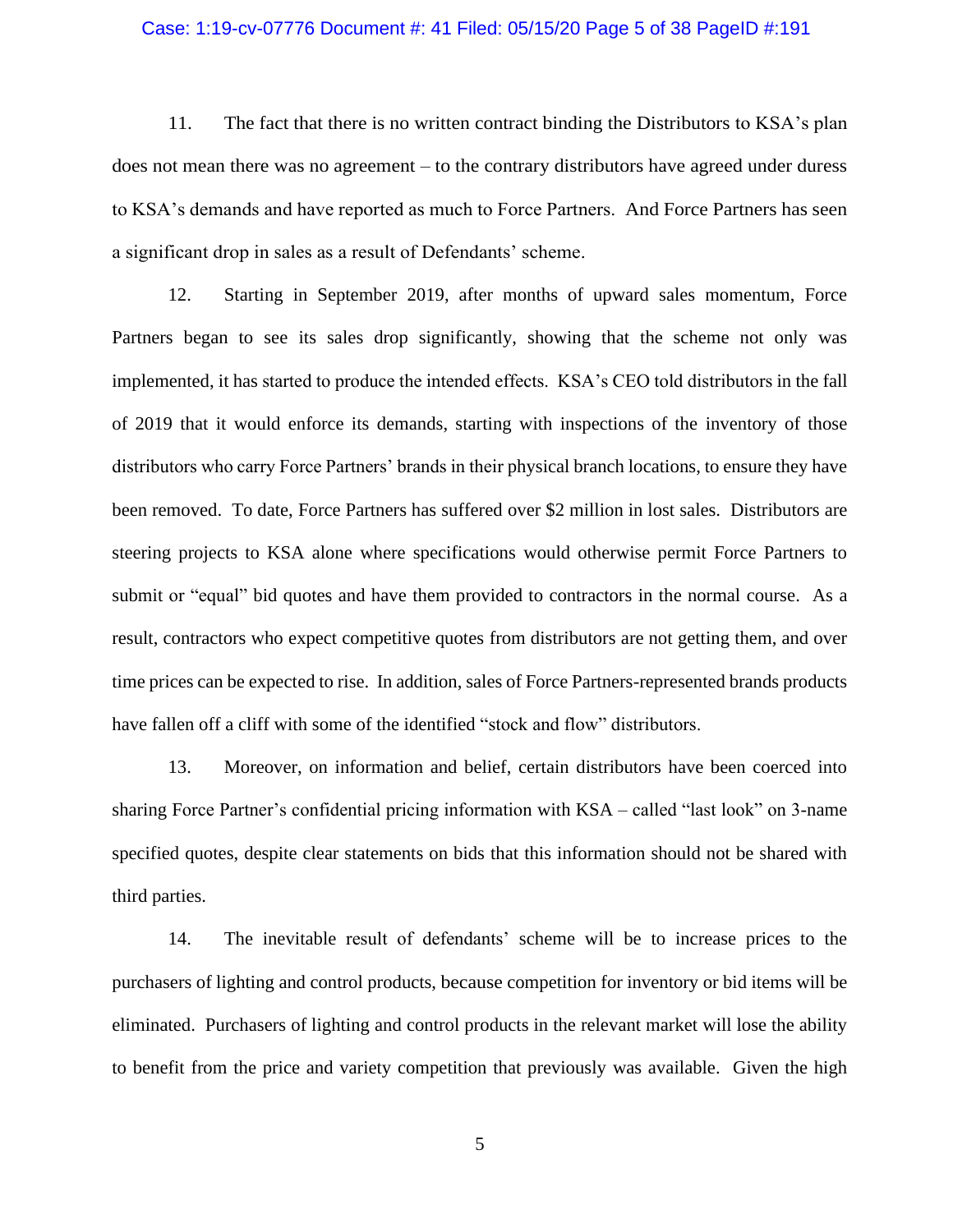#### Case: 1:19-cv-07776 Document #: 41 Filed: 05/15/20 Page 6 of 38 PageID #:192

barriers to entry, if Defendants' scheme persists and succeeds, they will create a monopoly in this market and consumers will suffer loss of choice and higher prices.

#### **PARTIES**

15. Plaintiff Force Partners, LLC ("Force Partners") is an Illinois limited liability company with offices at 121 West Wacker, Suite 3900, Chicago, Illinois and at 760 Pasquinelli Drive, Suite 314, Westmont, Illinois. All of its members are citizens of Illinois and none of its members are publicly traded corporations.

16. Defendant KSA Lighting & Controls, Inc. ("KSA") is a corporation with its principal place of business at 1220 Central Avenue, Hanover Park, Illinois, and is incorporated under the laws of the state of Illinois. KSA is a privately held corporation.

17. Defendant Acuity Brands, Inc. ("Acuity") is a publicly-traded corporation with its principal place of business at 170 Peachtree Street, NE Suite 2300, Atlanta, Georgia, and is incorporated under the laws of the state of Delaware. Acuity does business in the Chicagoland and northern Indiana area through its sales agent KSA, through distributors that resell its products, and through distribution facilities located in Hanover Park, Illinois and Des Plaines, Illinois. KSA is not listed as an affiliate or subsidiary of Acuity in its public filings.

18. Defendant Jim Williams is an individual who on information and belief resides in the Northern District of Illinois and does business in this District. Mr. Williams is the President of KSA. On information and belief Mr. Williams is, along with his wife, is a controlling shareholder of KSA

19. Defendant Ashley Williams is an individual who on information and belief resides in the Northern District of Illinois and does business in this District. Mrs. Williams is listed on KSA's website as the "Vice President Distributor Solutions" at KSA, but on information and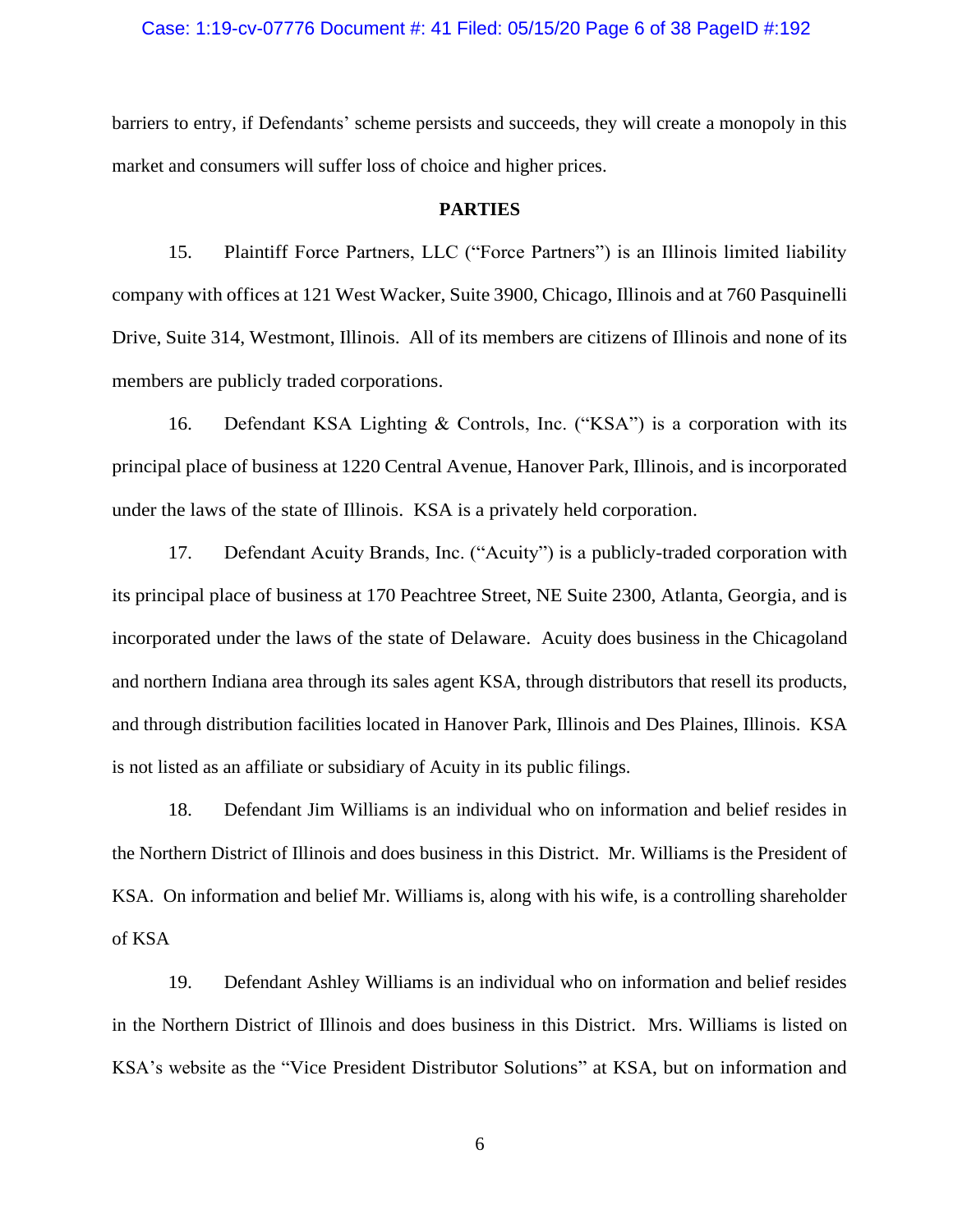#### Case: 1:19-cv-07776 Document #: 41 Filed: 05/15/20 Page 7 of 38 PageID #:193

belief was fired from her position during the course of the actions described in this complaint. On information and belief, Ms. Williams is, along with her husband, a controlling shareholder of KSA.

20. In addition to the named Defendants, certain lighting and controls distributors in the Market, as detailed below, have agreed to comply with and enforce the illegal anticompetitive and conspiratorial acts of the Defendants, as alleged below.

21. Defendants are jointly and severally liable for the acts of their co-conspirators whether named or not named as defendants in this Complaint.

22. All parties are engaged in, and their activities substantially affect, interstate trade and commerce.

#### **JURISDICTION AND VENUE**

23. The Court has original subject matter jurisdiction over this action pursuant to 28 U.S.C. § 1331 and 28 U.S.C. § 1137 because some of plaintiff's causes of action sound under the Sherman Antitrust Act, 15 U.S.C. §§ 1-7 ("Sherman Act"), as well as under the Clayton Antitrust Act, 15 U.S.C. §§ 12-27 ("Clayton Act").

24. The Court has personal jurisdiction over each defendant under the Illinois longarm statute, 735 Ill. Comp. Stat. 5/2-209, as well as under the Sherman Act and Clayton Act. All defendants transact systematic and continuous business in Illinois and carry out interstate trade and commerce from Illinois. Further, some or all of the anticompetitive conduct alleged herein occurred in Illinois, and the anticompetitive effects of the conduct alleged herein have impacted and will impact consumers in Illinois. In addition, defendant Acuity joined in a conspiracy with Illinois-based defendant KSA, who committed overt acts in furtherance of the conspiracy in Illinois, and the conspiracy caused foreseeable anticompetitive effects in Illinois.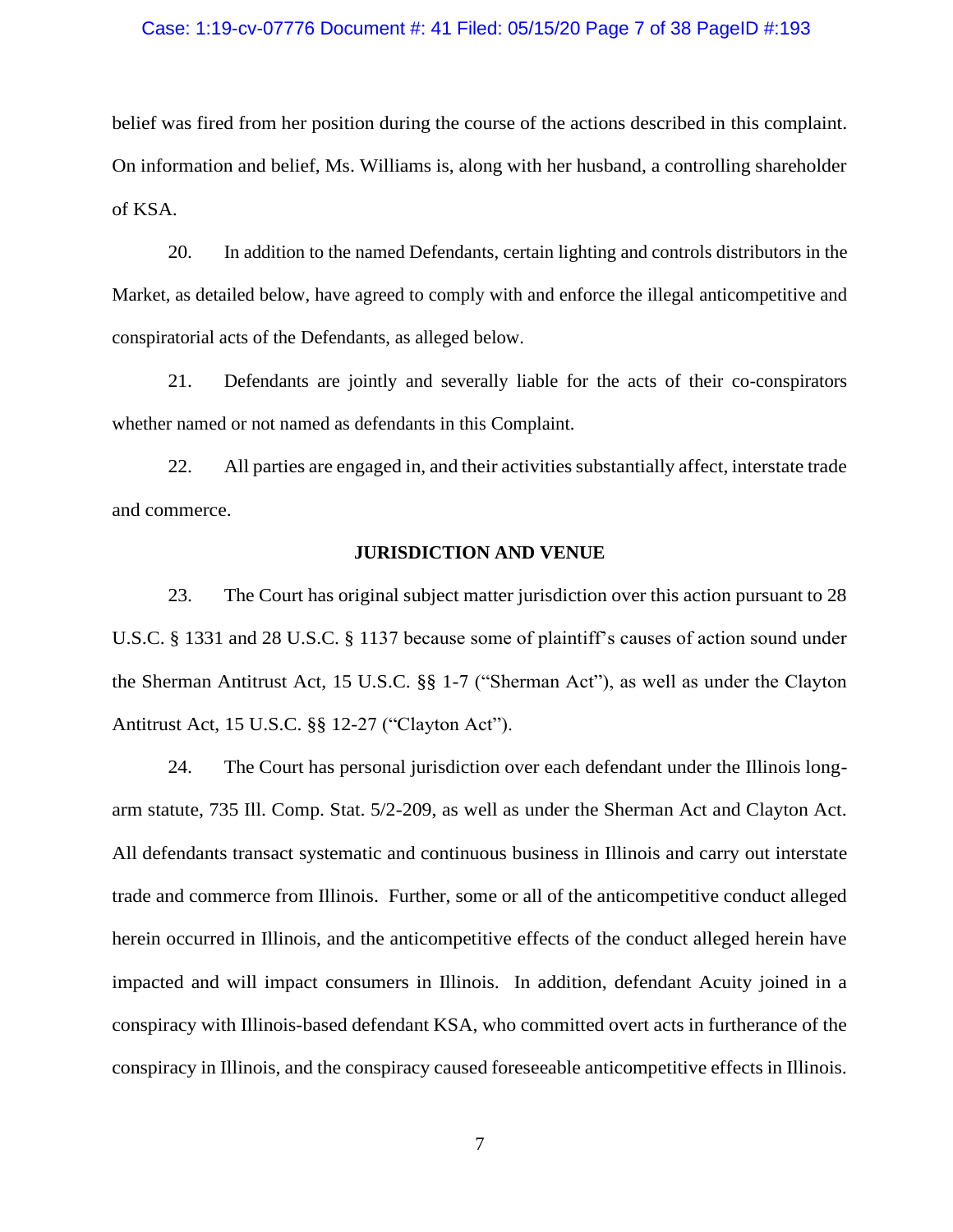#### Case: 1:19-cv-07776 Document #: 41 Filed: 05/15/20 Page 8 of 38 PageID #:194

25. Venue is proper in the Northern District of Illinois under 28 U.S.C. § 1391 and 15 U.S.C. § 22 because both Force Partners and KSA reside in this District, as do Mr. and Mrs. Williams. In addition, a substantial part of the events or omissions giving rise to the claim occurred within this District.

#### **ALLEGATIONS COMMON TO ALL CAUSES OF ACTION**

#### **A. The Lighting and Controls Sales Representative Business in the Relevant Market.**

26. Force Partners and KSA both are sales representatives engaged in the lighting and controls agency business that market full lines of lighting and controls and compete in the same market. Each of these competitors acts as the exclusive sales representative for particular lighting and controls manufacturers in the greater Chicagoland area.

27. Force Partners competes directly with KSA, which is a sales agent for Acuity brand lighting and control products, as well as the products of other, non-Acuity brands.

28. The relevant product market in this case is lighting and controls for buildings and private roadways. The lighting and controls sold by "full line" sales representatives like Force Partners and KSA include exit and emergency lights and signs; cylinders; linear lights; pendants; troffers; downlights; high bays; decorative; track; industrial; bollards; wall packs; garage and canopy; area and post top; sports lighting; and wired and wireless controls.

29. Lighting and controls manufacturers contract with exclusive sales representatives to cover a defined geographic territory. The manufacturer's designated sales representative is the only authorized marketer of the designated brands in the specified area to downstream channels.

30. Sales representative agencies like KSA and Force Partners have agreements that define their territories. The relevant geographic market in this case is comprised of 16 Illinois counties in Northern Illinois and surrounding Chicago, including three counties in Northwest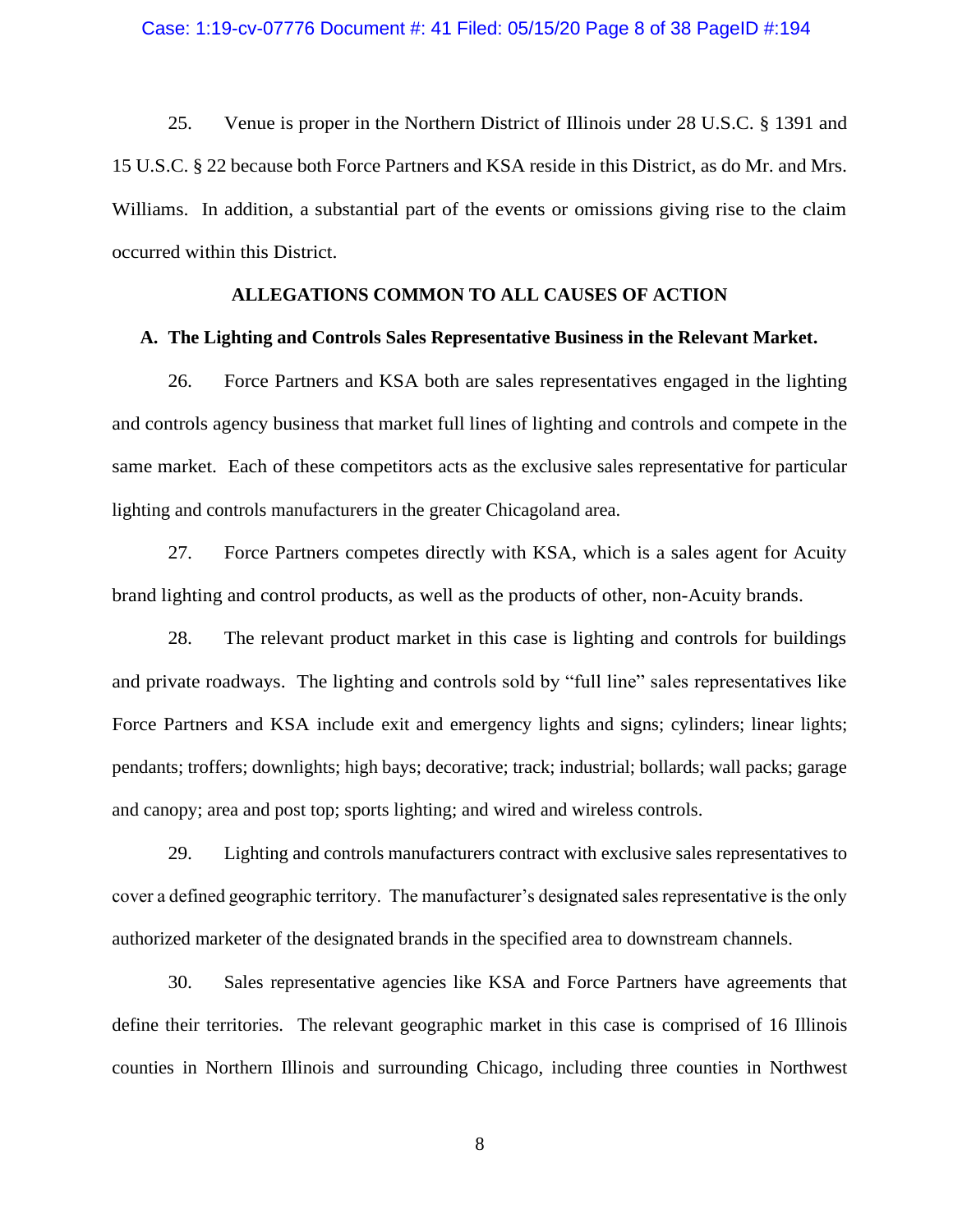#### Case: 1:19-cv-07776 Document #: 41 Filed: 05/15/20 Page 9 of 38 PageID #:195

Indiana ("Market"). The Illinois counties are Boone, Cook, DeKalb, DuPage, Grundy, Kane, Kankakee, Kendall, Lake, LaSalle, Lee, McHenry, Ogle, Stephenson, Will, and Winnebago. The Indiana counties are: Lake, LaPorte, and Porter. On information and belief, KSA's agreements with Acuity and its other brands also define its territory in the Market as these counties.

31. Sales representatives represent more than one manufacturer's products in the same geographic territory. For example, Force Partners represents approximately 65 different lighting manufacturers (the largest manufacturer is Cooper Lighting Solutions ("Cooper"), which has 21 sub-brands, including, for example, Halo, Metalux, and SureLite) in the geographic market limited to sixteen Illinois counties in the Chicagoland area and three counties in Northwest Indiana.

32. KSA also exclusively represents a different set of approximately 150 lighting manufacturers (including Acuity Brands) in this same geographic territory, as well as additional territories including counties in central Illinois, and counties in Eastern Iowa that are not at issue in this case. Acuity Brands is, according to the United States Department of Energy, the largest manufacturer of lighting products in North America.

33. KSA and Acuity are separate companies with separate economic interests. KSA and Acuity do not share any common ownership and KSA does not exclusively deal in Acuity brand products alone.

34. Assigning exclusive territories to sales representative enables manufacturers to build and maintain brand sales through relationships with local distributors, contractors, builders, and designers in the construction industry in the territory. These exclusive contracts mean it is not easy to obtain a sales representative's products through other means or channels.

35. Manufacturers' sales representatives sell downstream through a few primary channels: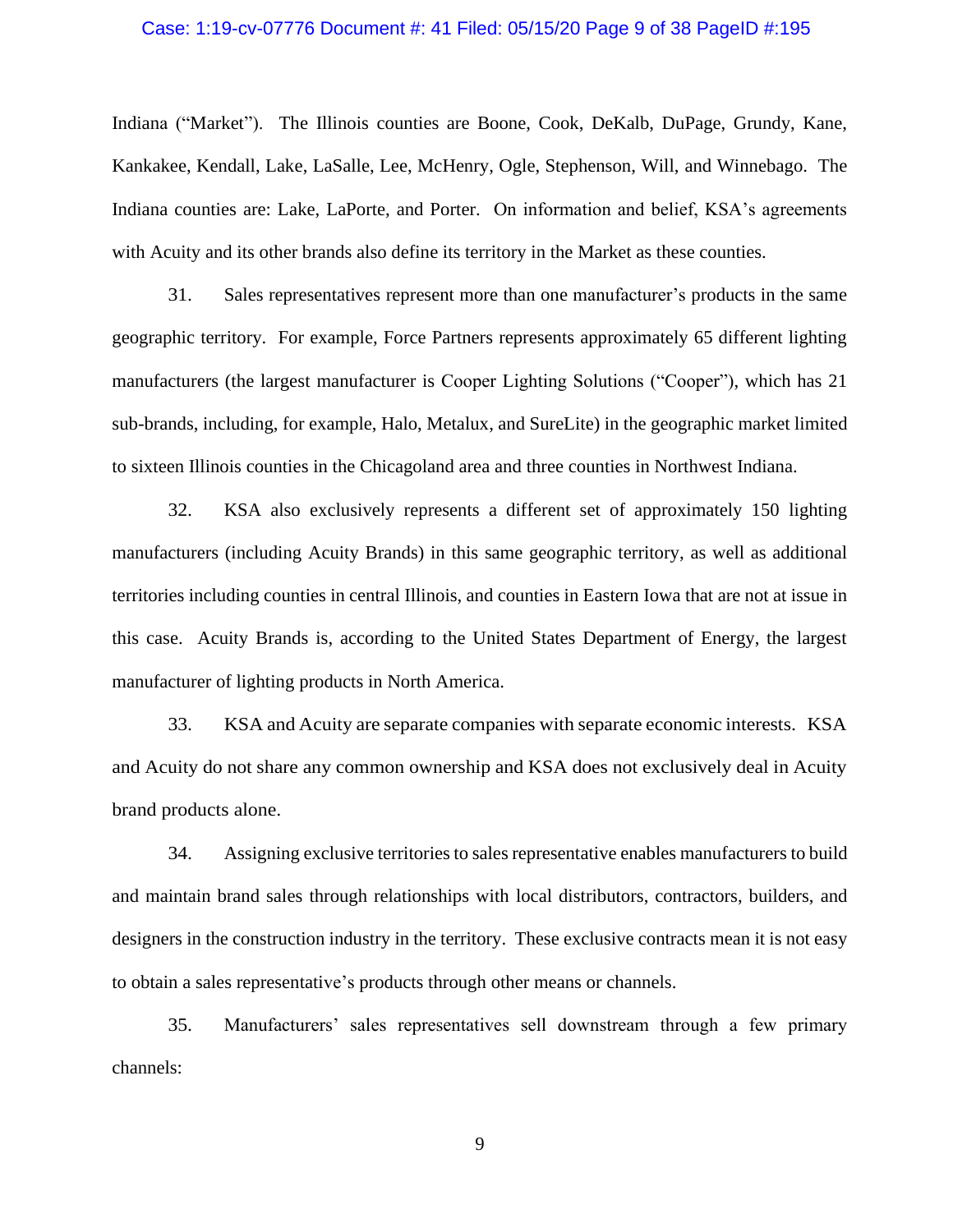- a. Stock and flow distributors: these distributors carry and sell inventory of a variety of brands in a physical showroom, counter area, or warehouse that serves the "ondemand" needs of small to mid-sized electrical contractors and builder customers doing new or replacement construction work, as well as a limited number of retail customers and homeowners.
- b. Project/specification ("spec") distributors: these distributors supply larger building projects and provide materials management services to coordinate or direct goods to local staging areas at the time that builders/contractors need the supplies. Materials management is an important service offered by project houses that is typically not available from stock and flow distributors. Some project/specification distributors maintain limited inventory of stocked products.
- c. Some distributors deal in both stock and flow distribution and project/specification work.

36. Sales representatives can provide budget quotes directly to contractors, but the quote will include extra margin for the distributor. Such quotes do not and cannot cut distributors out of sales because the distributors offer a consolidation point along with financing, with terms and rebates that go back to the contractors. Salespeople who work for the representative firms focus on calling on the contractors to influence which manufacturers they will select for projects, and rely in such efforts on the sale representative's value-add services and their relationships with the contractors, but the transaction and sale always goes through distributors.

37. In the relevant Market, over 75% of trade is handled by approximately 23 distributors, which in turn comprise approximately 90% of the customers for both KSA and Force Partners.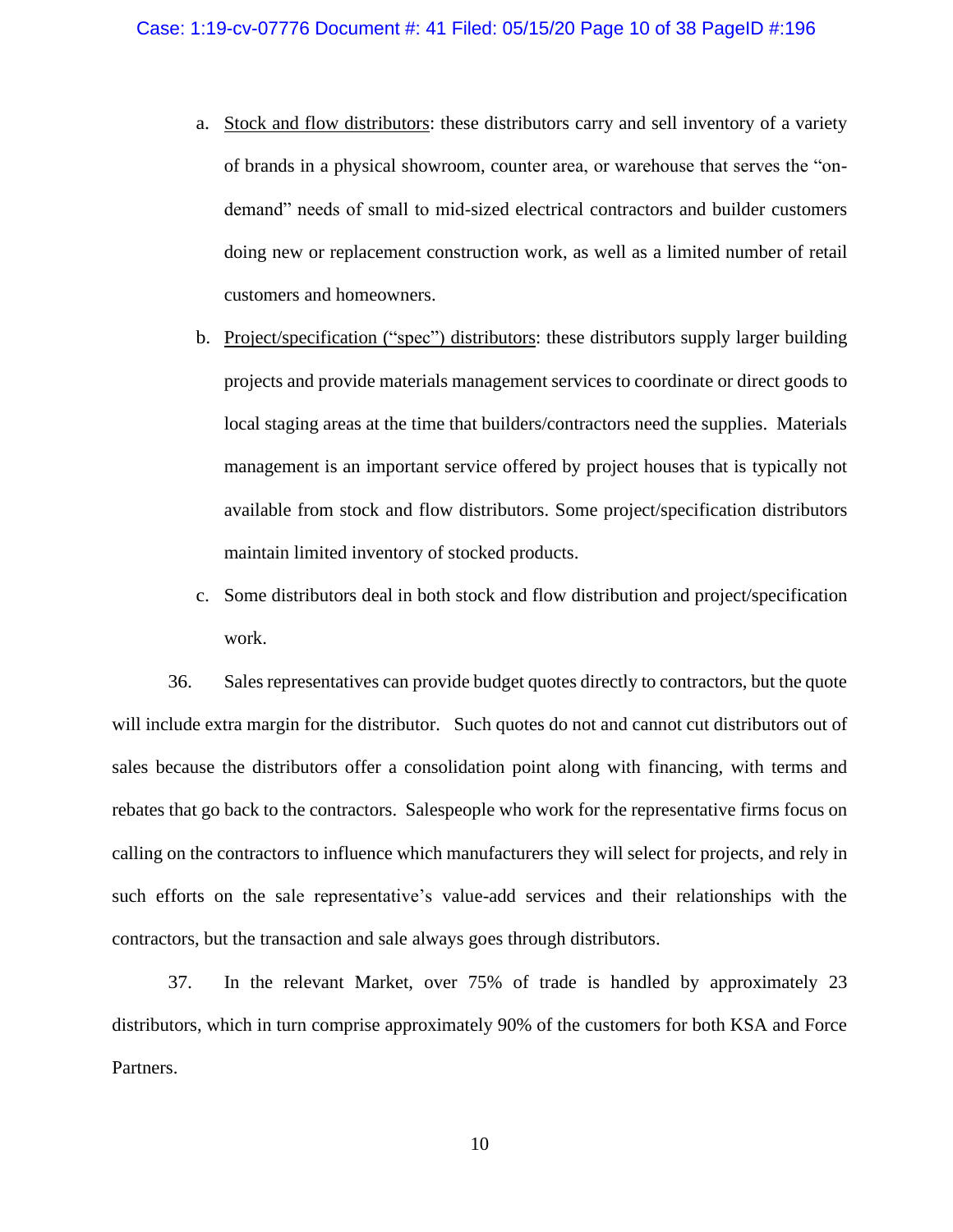### Case: 1:19-cv-07776 Document #: 41 Filed: 05/15/20 Page 11 of 38 PageID #:197

38. The large project-related distributors in the Market are CED; Connexion; Advance; Paramount (also has stock and flow business); Rexel (Gexpro); Evergreen; Everlights; Wesco (Eesco).

39. The small and medium project-related distributors in the Market – all of whom also have counter areas for "stock and flow" sales are Steiner; Willow; Sonepar (Brook); Idlewood; Amperage; Graybar; Northwest; Crescent; Active; Villa Park; Helsel Jepperson; Gordon; Revere; All Phase; and Kirby Risk.

40. There are comparatively few "full line" manufacturer's representative companies in the Market – meaning those that supply lighting and control products and can offer distributors a competitive "full package" of products for project/specification bids. KSA has a dominant share of many Distributor's lighting sales, which is between 40% and 70% by Distributors' estimates.

41. There are other sales representatives in the area that carry a smaller set of lighting brands and products and do not offer a "full line." These sales reps are niche players with a limited line of products, or otherwise specialize in decorative/specialty products, and do not provide a competitive constraint on the full line suppliers like KSA and Force Partners.

42. KSA has monopoly or market power in the Market, which it uses not only for Acuity to create monopoly or market power in this market but also for the other brands it represents.

43. Bidding data available from "Construct Connect" (a bidding platform that collects public construction data) shows that between 2017 and August 2019, KSA, Force Partners, PG enlighten, and CLW were the largest four sales representative suppliers of lighting and control products in the Market, representing approximately 59.5%, 23%, 10%, and 7.5%, respectively, of specified and approved products of the top four firms in the project/specification market. During this period, the data shows that both KSA's and Force Partners' shares of approved, specified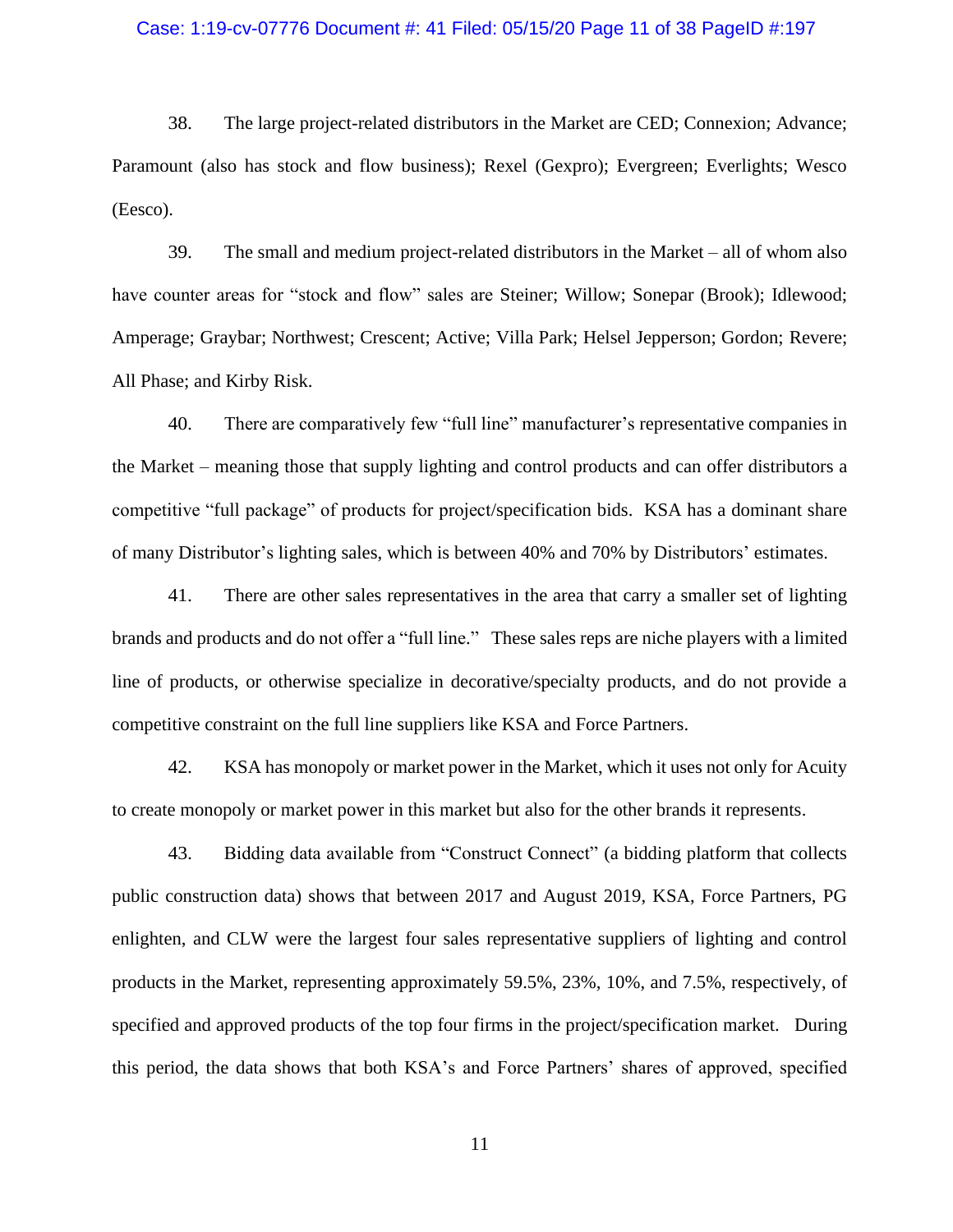#### Case: 1:19-cv-07776 Document #: 41 Filed: 05/15/20 Page 12 of 38 PageID #:198

products in bidding opportunities were growing amongst the top four representatives, whereas the shares for PG enlighten and CLW were declining between 2017 and August 2019 amongst the largest four firms. In short, Force Partners was KSA's closest competitor by share of specified product categories.

44. Approximately 65% of Force Partners' sales are project/specification work and 35% is stock sales (more specifically, 50% pure project, 15% combination of project/stock, and 35% stock).

45. Manufacturers' representative agencies who specialize in lighting have been described as "a separate breed of rep given their influence over how specifications are written in many geographic markets."

46. Both Force Partners and KSA sell products targeted to a specific audience and its particular needs.

47. The participants in the lighting and controls, manufacturers use sales representatives to sell to and through distributors. Architects, lighting designers, and engineers develop specifications for construction projects and interact with manufacturer sales representatives who want their products specified for an upcoming project. Specifications for new construction projects in this market typically encompass many different product lines for lighting and controls. Architects and lighting designers usually list between one to three acceptable alternative manufacturers for each fixture type. Sometimes these specifications list only one manufacturer's name, which indicates a "hard spec" with no substitution; other specifications list as many as three manufacturers' names, which means any one of them is pre-approved and acceptable and invites competition to supply the specified products. Finally, some specifications reference a single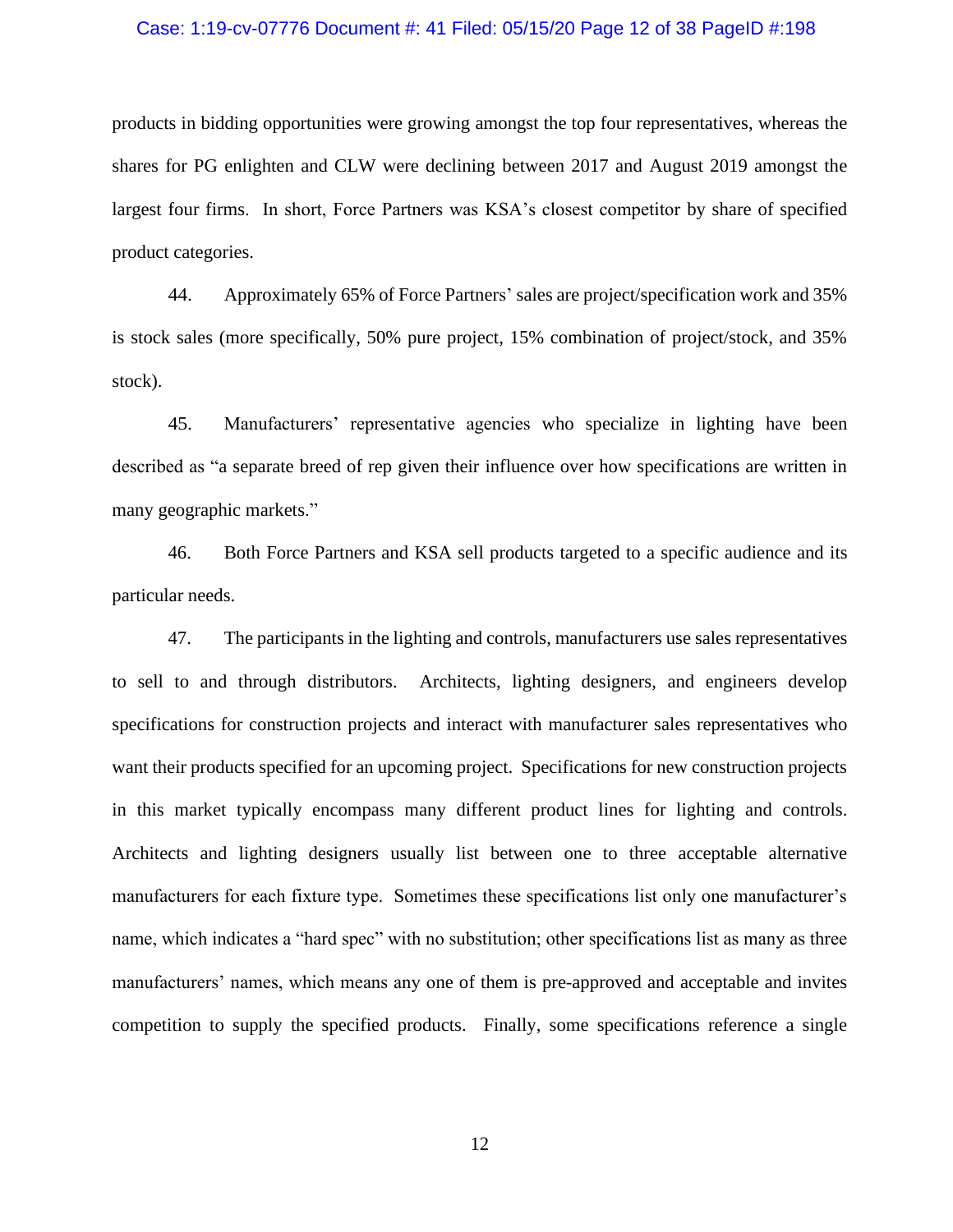#### Case: 1:19-cv-07776 Document #: 41 Filed: 05/15/20 Page 13 of 38 PageID #:199

manufacturer but state "or equal," meaning another manufacturer can be asked to compete and provide a quote so long is it meets the technical requirements of the design.

48. On information and belief, approximately 2/3 of KSA's sales opportunities involve specifications of three approved manufacturers, where brands other than those represented by KSA may win the business based on their bid.

49. The distributors are the direct purchasers of lighting products and controls from the manufacturers and their representative firm; contractors and end-users are the indirect purchasers of the products. Once distributors receive specifications for projects, they are expected to seek bids from the approved manufacturers' representatives. Once the bids are presented, the distributor is expected to submit the most complete package at the best price that can be delivered in a timely manner.

50. Distributors in the lighting market and their end users benefit in numerous ways from competition among sales representatives like KSA and Force Partners. These include the ability to identify the best price and service options for their clients among available manufacturers, who expect distributors to offer complete solutions for their lighting and control needs.

51. There is no other avenue of distribution available to the manufacturers that Force Partners represents, and thus the exclusion of Force Partners from access to distributors effectively will eliminate Force Partners and the manufacturers it represents from the market.

## **A. The Importance of Competition from Force Partners and Anticompetitive Effects of KSA's and Acuity's Conduct**

52. Force Partners has become the most important competitor to KSA and Acuity in the relevant market. Force Partners came into being when another manufacturer representative firm was enticed by one of the other large lighting and controls manufactures – Hubbell Lighting – to cease its exclusive representation of Eaton/Cooper in the Chicagoland market.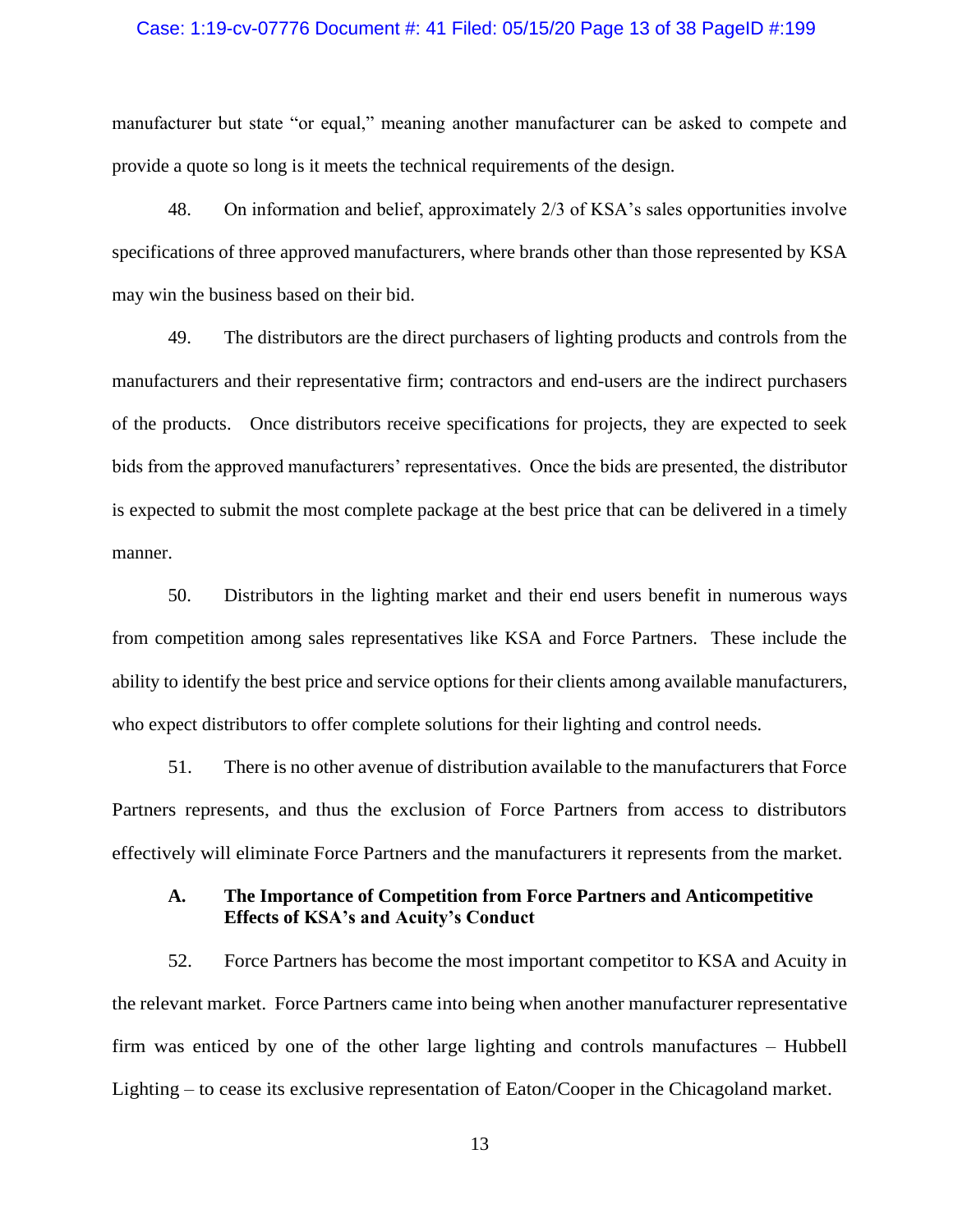#### Case: 1:19-cv-07776 Document #: 41 Filed: 05/15/20 Page 14 of 38 PageID #:200

53. Without a representative in this market, Eaton/Cooper was unable to gain access to distributors in any meaningful fashion, and had to find an alternative sales rep agency. In 2017, Eaton/Cooper convinced the two principals of Force Partners to form this company and become its exclusive representative in the Market.

54. In the following two years, Force Partners quickly became KSA's most significant competitor and saw its sales rise in most of the counties in which it operates and which make up the relevant Market.

55. However, Force Partners has found itself almost entirely unable to penetrate the three Northwest Indiana counties that are part of the Market. There, KSA controls nearly 90% of sales. Force Partners suspects that some of the same heavy-handed tactics KSA is trying to use in the Illinois counties have been tested and implemented in the Indiana sub-section of the Market.

56. In an effort to test the market, Force Partners has offered steeply discounted prices – prices it is confident are lower than KSA's – to win spec jobs in Northwest Indiana. Virtually none have been successful. Indeed, in the last two years, Force Partners has won only 2 out of 42 spec bid projects of over \$50,000 in Northwest Indiana. This is in stark contrast to its experience – until recent events – in Illinois.

57. Force Partners' experience, both in its formation and in its efforts to grow in the relevant market, show that the barriers to entry for sales representatives in this market are high. Should KSA's scheme succeed, the barriers will only become higher, with obvious effects on consumer choice and on prices.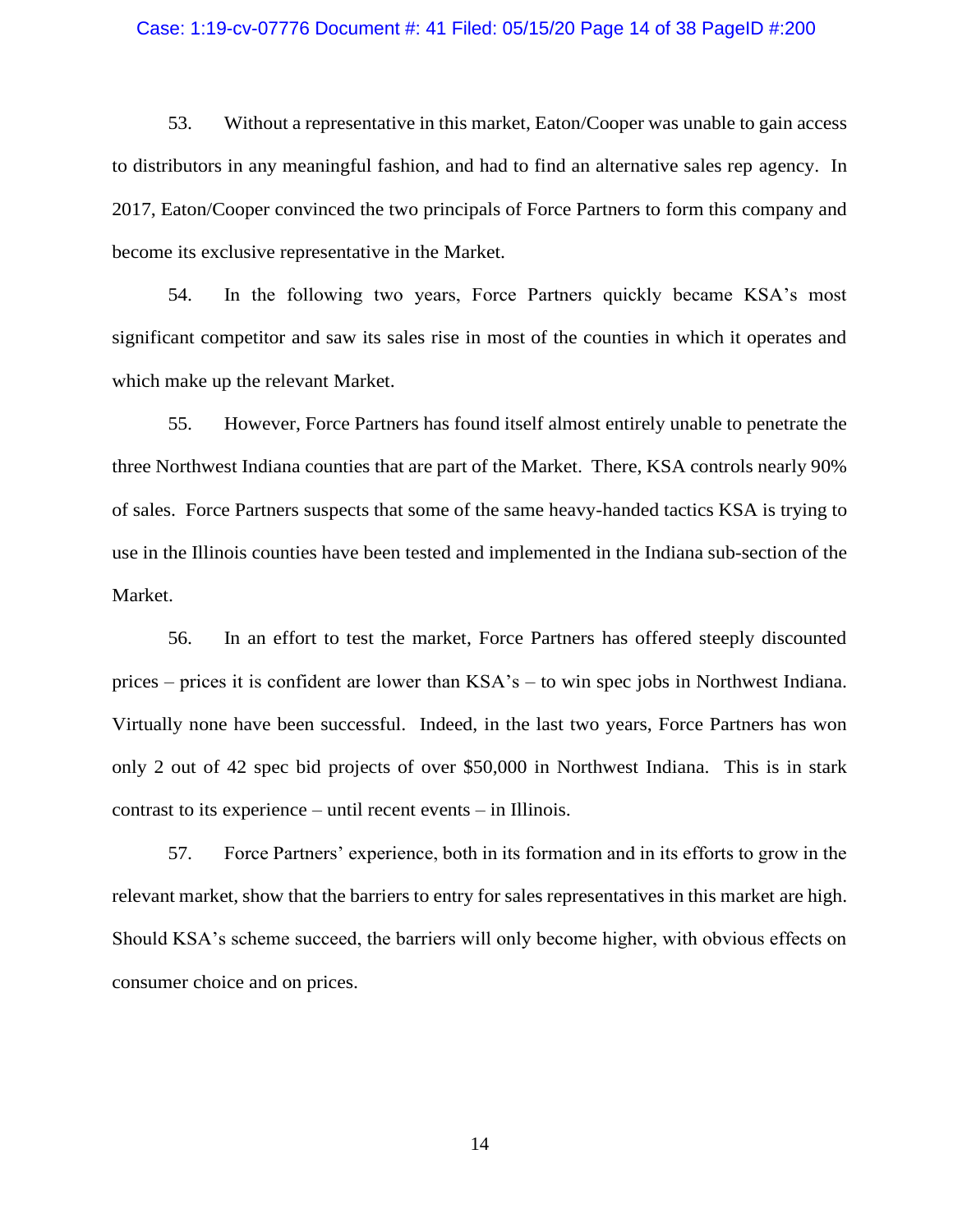#### Case: 1:19-cv-07776 Document #: 41 Filed: 05/15/20 Page 15 of 38 PageID #:201

58. Force Partners' experience in Indiana shows that once KSA takes over a market segment, it can be difficult and perhaps impossible for another competitor to enter or effectively compete.

#### **B. KSA's History of Abusive and Coercive Tactics.**

59. The lighting and controls businesses in the Market share information widely. Stories abound about the abusive and coercive tactics of both KSA and Acuity.

60. For example, in 2011 Jim Williams sent a letter to "Valued Distribution Partner[s]" under the subject if "Competitive Landscape" that began with a barely veiled threat: "I am reviewing our business model and spending a great deal of time on the topic of select distribution. My thought is we have too many distributors signed up today and I am going to be forced to make some difficult decisions about what qualifications we are looking for in an authorized distributor. While examining our expectations for our authorized distributors the common complaint I am hearing from my sales team is distribution's access to every rep in the market."

61. The letter asserted that access to only "two lighting reps in Chicago can fulfill all of your lighting needs" and said that KSA and P&G should be those two. Williams singled out a minority-owned representative that he viewed "as a conflict" – Lighting Solutions (The Will Group) – and should not remain in the market. The justification for this "view" was that this competitor would write orders with contractors through their own distribution arm "cutting you out of the process."

62. Williams continued, writing that "we are taking the position that any distributor that quotes or places an order with Lighting Solutions under any circumstances will put their status with KSA Lighting at risk. This will apply to all lines represented by KSA."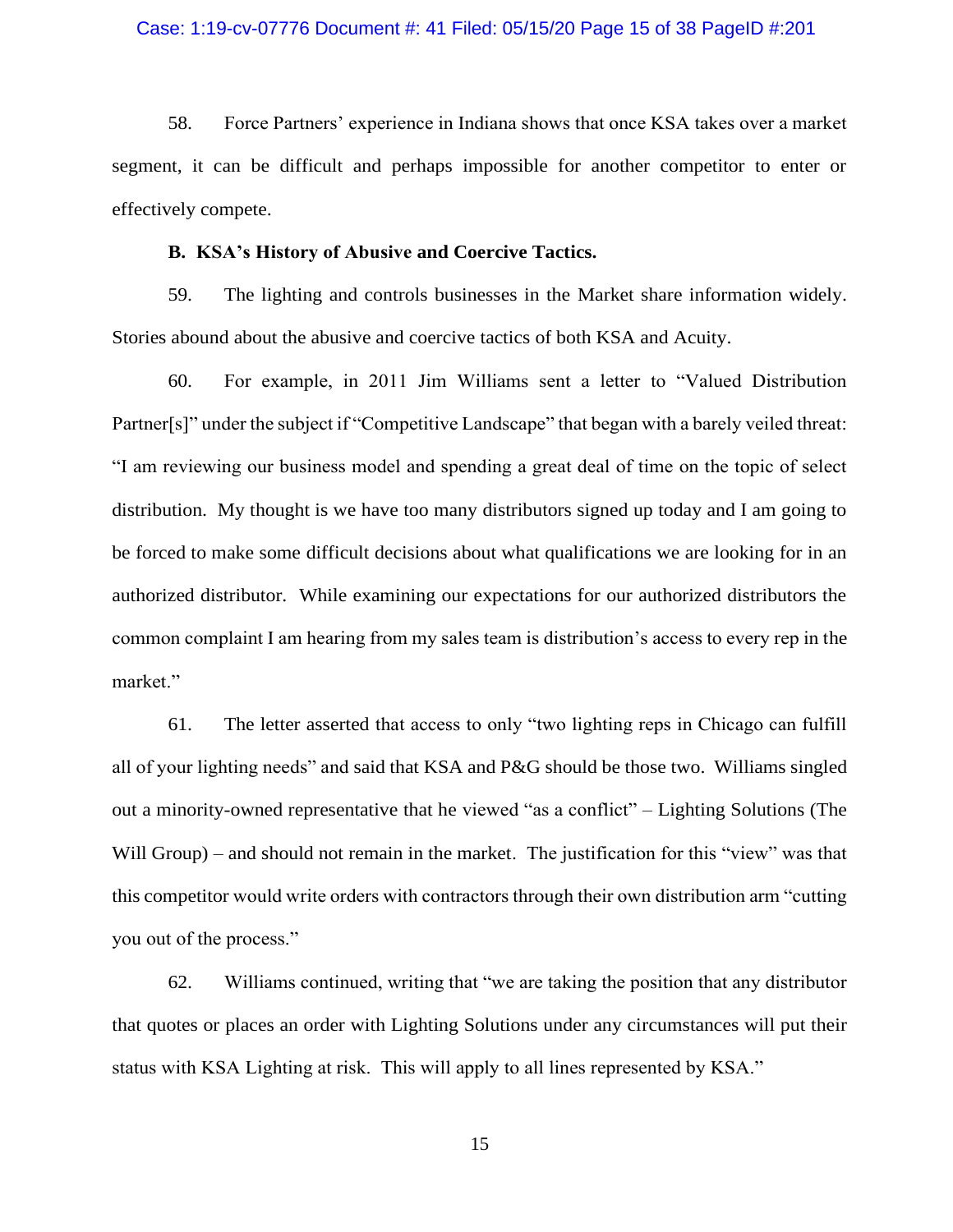#### Case: 1:19-cv-07776 Document #: 41 Filed: 05/15/20 Page 16 of 38 PageID #:202

63. The letter ends by repeating the same threat from its outset – that Williams would be reviewing its distribution base and would communicate its "requirements" further.

64. Lighting Solutions is no longer in business.

65. These sorts of high-handed intimidation tactics were not limited or happenstance. Monday sales meetings at KSA reportedly are marked by consistent discussions of which distributors to run their business through and which ones to cut off. A distributor who tries to stand up to KSA's demands and bullying could find itself cut off from all of the products KSA represented.

66. One such distributor found itself cut off from KSA-represented brands when it refused to agree to Jim Williams's demand that they buy only KSA product. Williams objected to this distributor's practice of sourcing less expensive items for its customers when a more expensive KSA product was available. Williams's message was "we want you to buy all our products or we won't sell any of our products to you at all." The distributor tried to explain that it would not give up the ability to find the best product for its customers at the best price.

67. In response, KSA cut the distributor off in December 2017. Now, if that distributor receives a specification for any KSA-represented brand, KSA will not provide a quote at all. The distributor has lost out on jobs and lost money as a result.

68. When the distributor appealed the matter to a brand owned by Acuity, with whom this distributor had been a customer for thirty years, the response was that KSA controlled this Market and the company would go along with KSA's decision.

69. Distributors in this Market know that if they do not go along with KSA's demands, they will never get a fair quote from the company.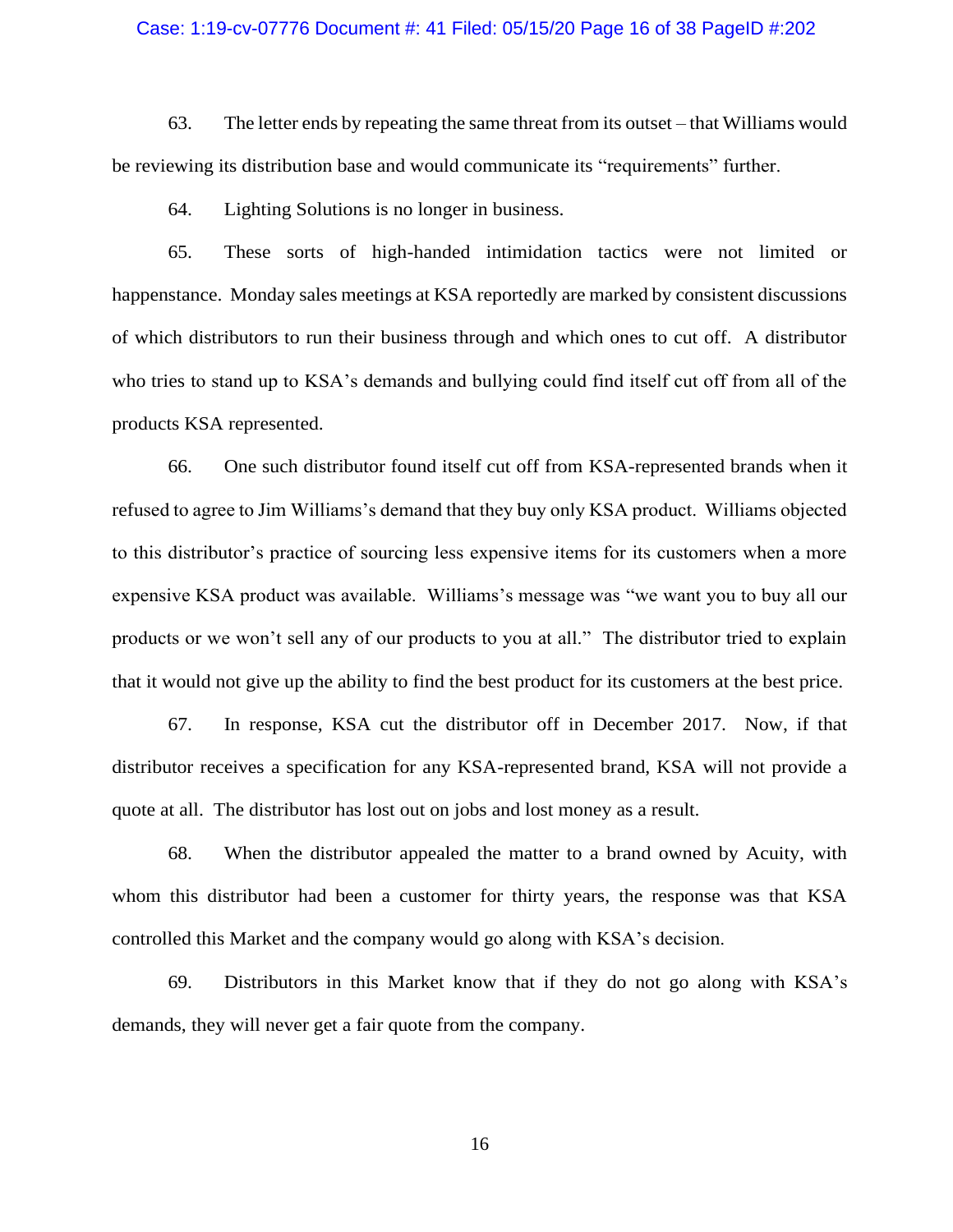#### Case: 1:19-cv-07776 Document #: 41 Filed: 05/15/20 Page 17 of 38 PageID #:203

70. KSA also engages in extravagant and potentially illegal marketing efforts that ride the line of commercial bribery. The company reportedly has given preferential treatment to some electrical contractors; has spent enormous amounts of money wining and dining the people who issue specifications; and may have provided free materials to architects and specifiers in return for having Acuity and other KSA-represented brands named as the sole source for projects.

71. KSA passes the costs of much of its extravagance on to the smaller brands that it represents, threatening that they will be dropped if they do not bankroll parties at the House of Blues, Superbowl tickets, or international travel junkets.

72. KSA hides much of its behavior by instructing its staff not to put its demands and schemes in writing. Employees who have emailed information Williams does not want known have been told doing so could get them fired.

## **C. KSA's Campaign to Lure Distributors into a Conspiracy to Remove Force Partners (and others) as a Competitor in the Market by Forcing a Group Boycott of Plaintiff's Business.**

73. In August 2019, Jim Williams, the CEO of KSA, and his wife, Ashley Williams, the then-Vice President of Distributor Solutions at KSA, made a coordinated and near-simultaneous approach to all or most of the 23 most important lighting Distributors in the Market, making a PowerPoint presentation ("PowerPoint") in person to each Distributor with the aim of getting them to stop doing business with Force Partners through a combination of monetary inducements and threats to withhold critical products and services.

74. The Williamses, a flashy and flamboyant couple who in 2016 were married at the Trump Hotel in Chicago, have made no secret of their close relationship to Vernon Nagel, the former CEO of Acuity (now the Executive Chairman). And Mrs. Williams, who took the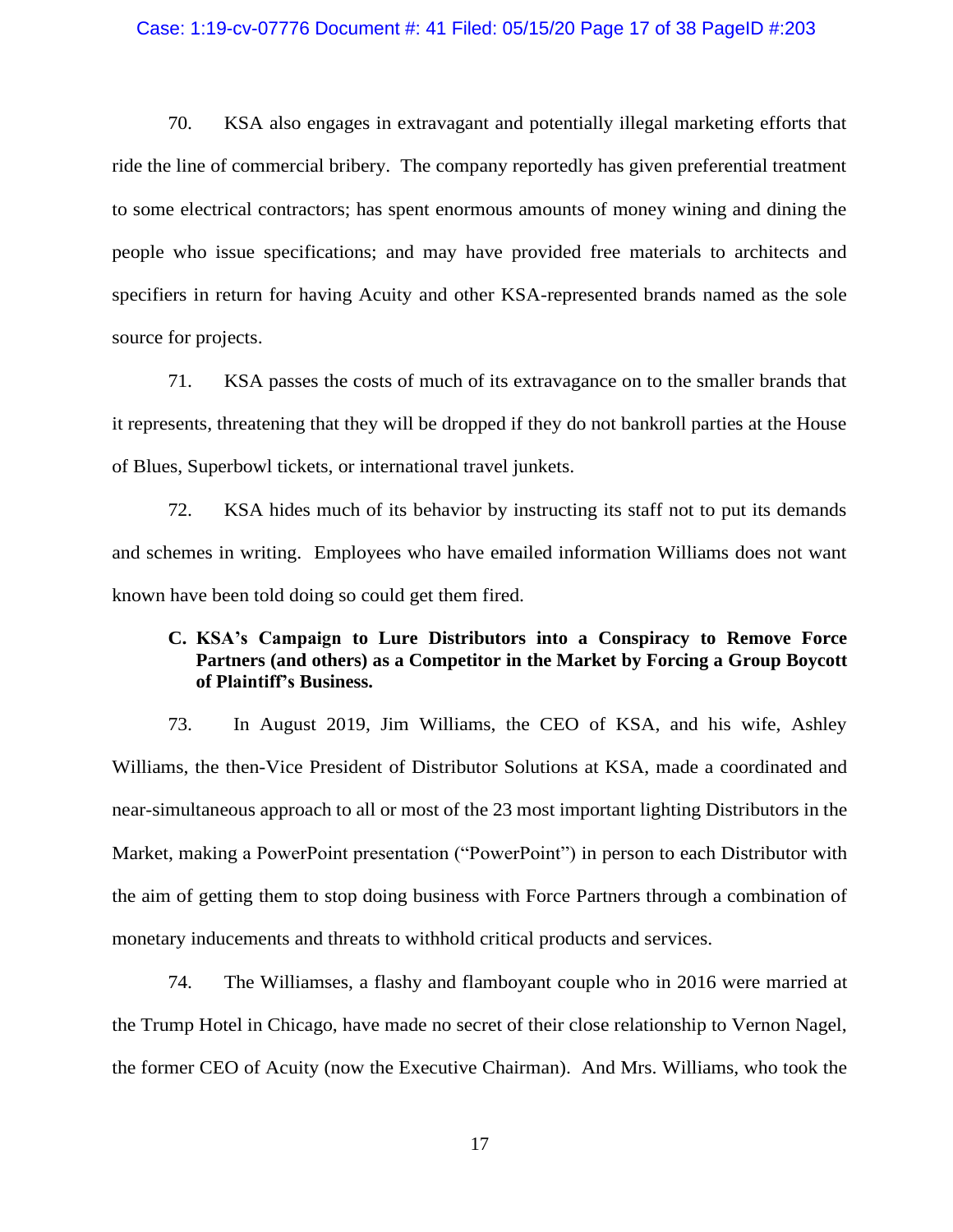### Case: 1:19-cv-07776 Document #: 41 Filed: 05/15/20 Page 18 of 38 PageID #:204

lead in many of the August 2019 meetings with distributors, was reported to be particularly aggressive in her role at KSA and adamant that lighting distributors stop doing business with Force Partners.

75. On information and belief, the Defendants jointly prepared the PowerPoint slides with the intent of presenting the slides to the Distributors.

76. The PowerPoint presented a message that alarmed and concerned many of the lighting distributors.

77. The PowerPoint reportedly identified companies that KSA (and apparently Acuity) thought the distributors should boycott. In particular, the PowerPoint reportedly explicitly named Force Partners as an agency that distributors should boycott. KSA claimed that Force Partners was bypassing distributors to make sales directly to end-users and contractors, thereby denying sales and profits to distributors. This claim was false, and KSA knew or should have known it was false.

78. The apparent source of Defendants' false statement is an instance in which an end user asked to make a purchase directly from a Force Partner's brand. This request came after KSA had represented the sale of Acuity products to a large company in the Chicago area that failed to perform to specifications. After a year of KSA trying and failing to rectify the situation, the company contacted Cooper Lighting and asked to purchase the items they needed directly. When Force Partners became aware of this situation, it insisted that compensation for the sale be made to the appropriate distributor – precisely because to engage in such direct sales would harm its standing with the Distributors in this market. This situation demonstrates the value in this market of having more than one major competitor, both as to service and choice of needed goods.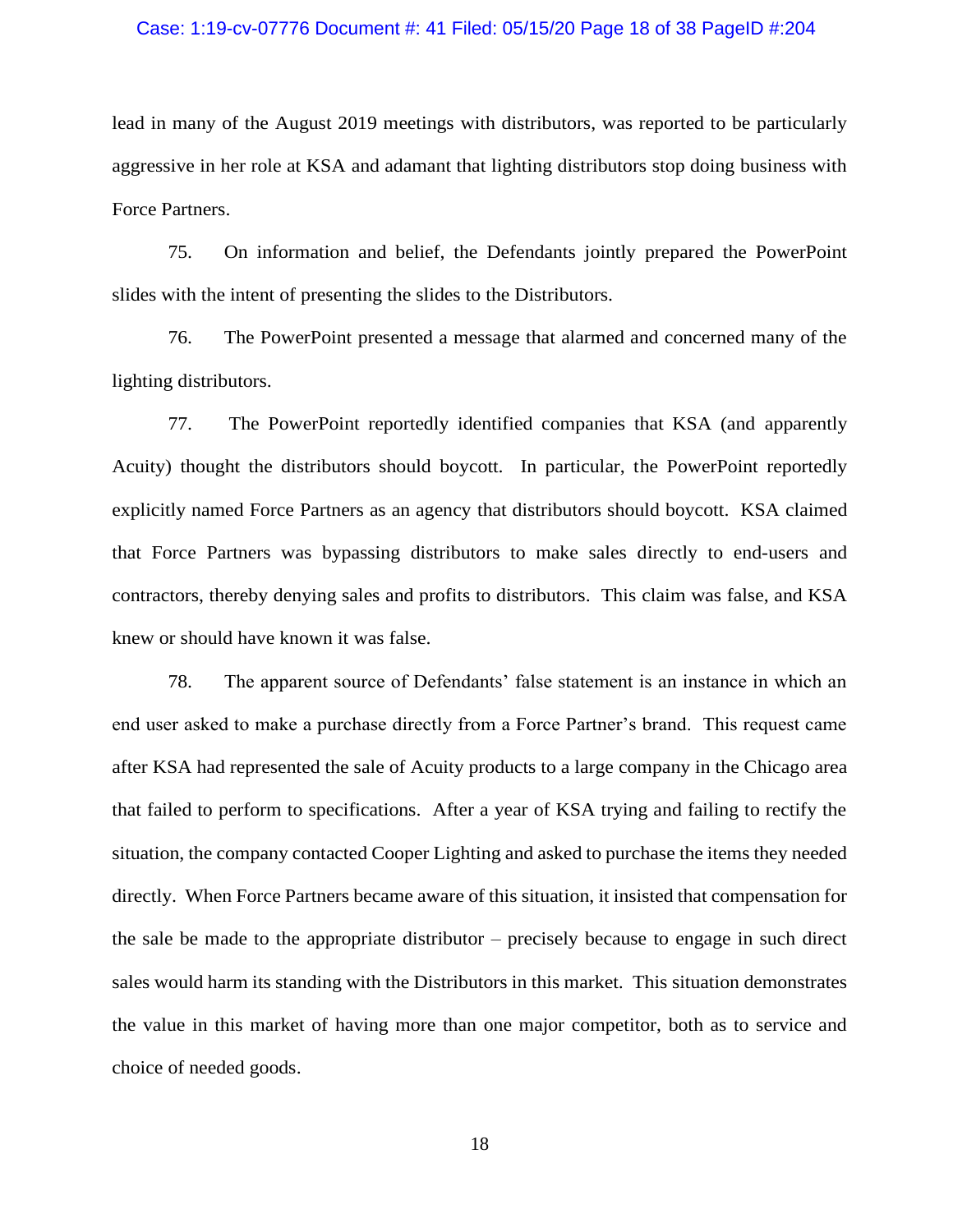#### Case: 1:19-cv-07776 Document #: 41 Filed: 05/15/20 Page 19 of 38 PageID #:205

79. Acuity's 2018 Form 10-K observes that "Aggressive pricing actions by competitors, including Asian importers and those within the technology and services sectors, may affect the Company's ability to achieve desired revenue growth and profitability levels under its current pricing strategies."

80. Consistent with Acuity's published statement, the PowerPoint also named Vertical Lighting & Controls, a sales agency that largely represents lower-cost brands, and companies connected to NEMRA (the National Electrical Manufacturers Representative Association) – lumping them under the rubric "China, Inc." and calling on Distributors not to do business with such companies.

81. Consistent with Acuity's public statement lamenting price competition, the Williamses also told distributors that they were unhappy about KSA's falling margin from competition by Force Partners. KSA told at least one Distributor that "Force Partners is going around town offering competitive and aggressive pricing to our contractors, and they must be stopped."

82. With this backdrop, KSA rolled out the boycott scheme to which it expected the distributors to agree. If a distributor wanted to continue to receive KSA's "best prices" and services, it would have to agree to be a "Partner" of KSA. To be a "Partner," distributors would have to agree to sharply curtail their business with Force Partners.

83. Stock and flow distributors were told they could not carry *any* Force Partners' brands on their shelves. The biggest effect of such an agreement would be to take Eaton's Cooper Lighting products – a very significant competitor to Acuity – off of these distributors' shelves and significantly reduce access to the Chicago market.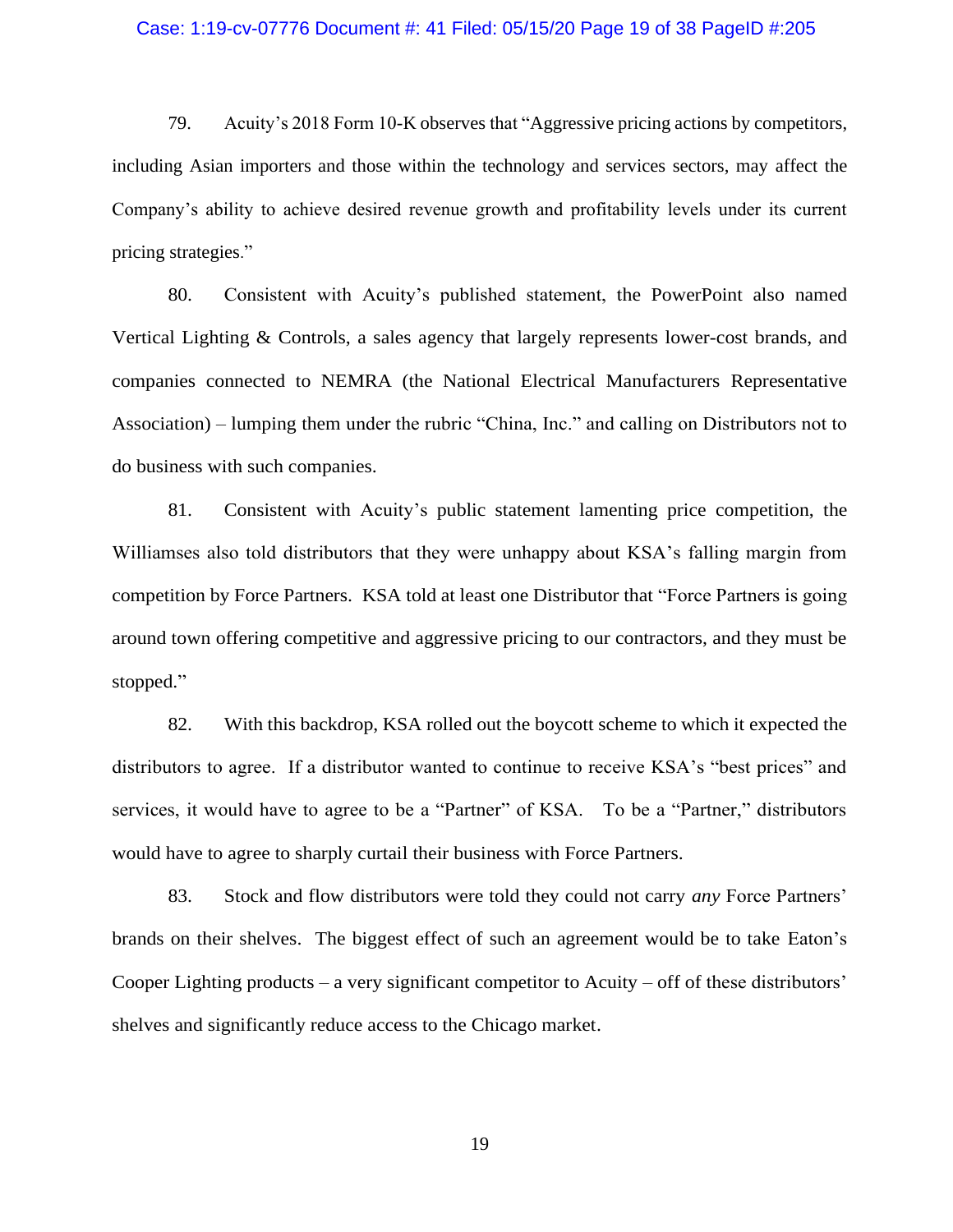#### Case: 1:19-cv-07776 Document #: 41 Filed: 05/15/20 Page 20 of 38 PageID #:206

84. Project/specification distributors were told they had to rig bids to ensure that KSA won any multiple-name specification bids that also included Force Partners. Where KSA brands and Force Partners brands were specified for bidding on a project, the distributors were given the choice of (a) not quoting Force Partners brands at all or (b) providing Force Partner's confidential pricing information to KSA so it could "match" the price – with the obvious end goal of taking business away from Force Partners and putting them out of business.

85. In the short term, KSA's prices might go down, but the in the longer term, putting Force Partners out of business would permit KSA to charge higher prices.

86. Only if Force Partners' brands were the *only ones* specified on a bid were the distributors permitted to quote their prices.

87. Ashley Williams told at least one Distributor that they could no longer quote Force Partners on projects unless it was "mutually agreed to with KSA."

88. Such a scheme is not in the interests of Distributors or their customers. The spec community in the Market tends to be brand-focused, and architects and designers often have preferred product lines specified in their plans. Chicago is uniquely known as a "line item" town where contractors submit requests for quotes to distributors seeking between 1-3 "approved" brandspecific quotes for 10-20 different product categories as needed (*e.g.*, linear recessed lighting, exit & emergency lighting, garage & canopy lighting, controls). After the distributor has obtained quotes from each of the specified brands via the manufacturer's sales representatives, the distributor can choose between the brand and pricing options to provide the best value to the end-user or contractor.

89. KSA's actions appear to be an attempt to revert the Chicago market back to a limited "sole source" distribution model, harming competition and consumer choice.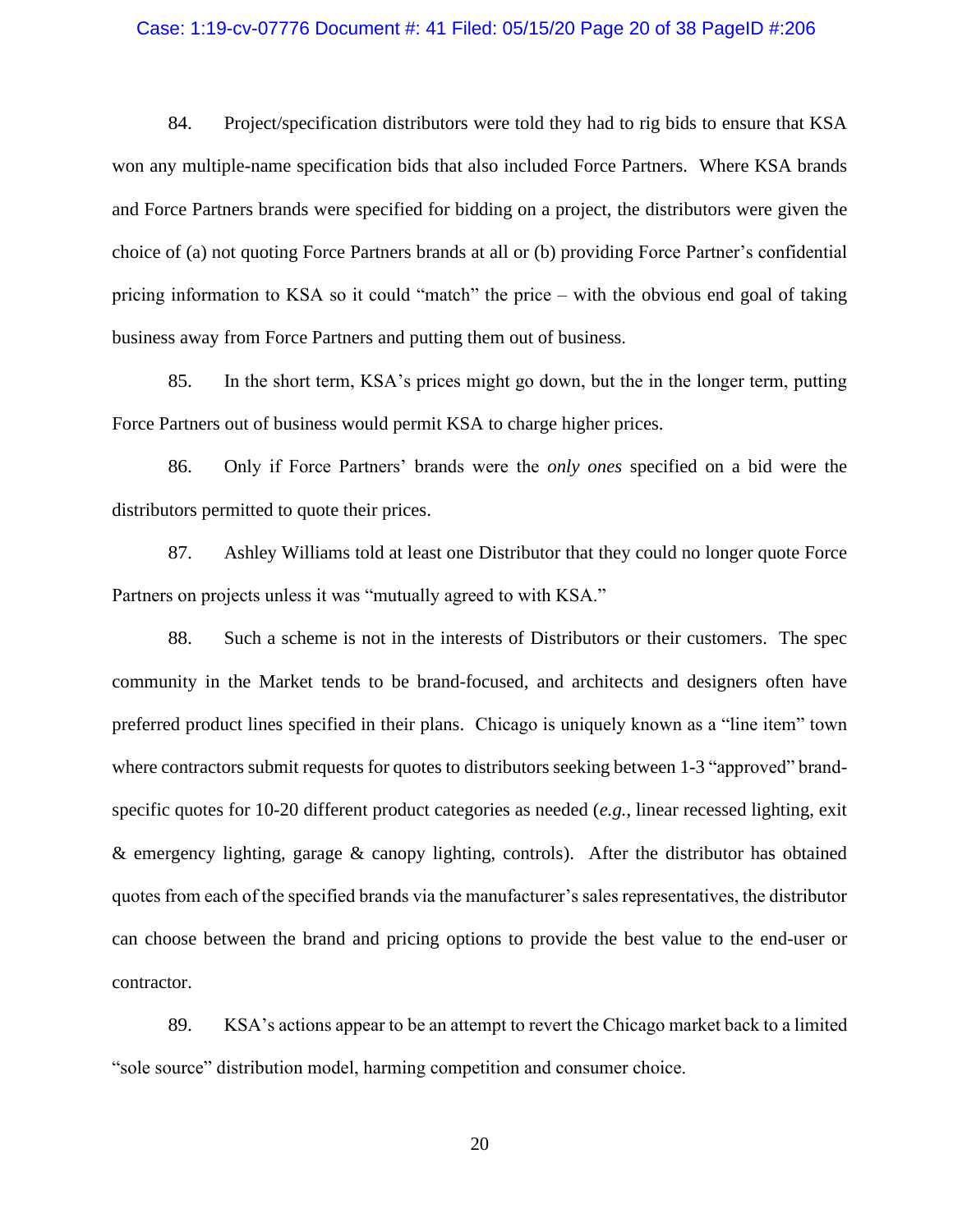#### Case: 1:19-cv-07776 Document #: 41 Filed: 05/15/20 Page 21 of 38 PageID #:207

90. If the distributors did not agree to KSA's demands, they would be deemed "Associates" and would not be able to get KSA's brands' "best prices" or attendant services. This would effectively bar the Distributors' ability competitively to quote KSA brands and they would lose business to those Distributors who were willing to go along with the scheme.

91. Given the realities of the market and KSA's known history, this was not a mere invitation to enter into an incentive program. As one Distributor put it, KSA was offering "no carrot, only stick."

92. The Defendants' program could not be characterized as a vertical incentive program, since it was only designed to exclude competition and was imposed by parties with a dominant share.

93. The program could not be considered a presumptively legal exclusive dealing contract since there were no business justifications for the agreement that Defendants sought to impose on the competitively significant Distributors in the market and was designed to prevent competing manufacturers from having competitively significant access to the market.

94. Distributors reported to plaintiff that they were upset and intimidated by KSA's demands. In particular, complaining Distributors were dubious about the legality of the program.

95. Notably, KSA left no copies of the PowerPoints with the Distributors and did not allow Distributors to copy or photograph the PowerPoint — a sign that they knew the proposed boycott was illegal and anticompetitive. Nor has KSA they ever provided any contracts for distributors to sign; again, a sign they knew the plan was illegal and not a mere incentive program.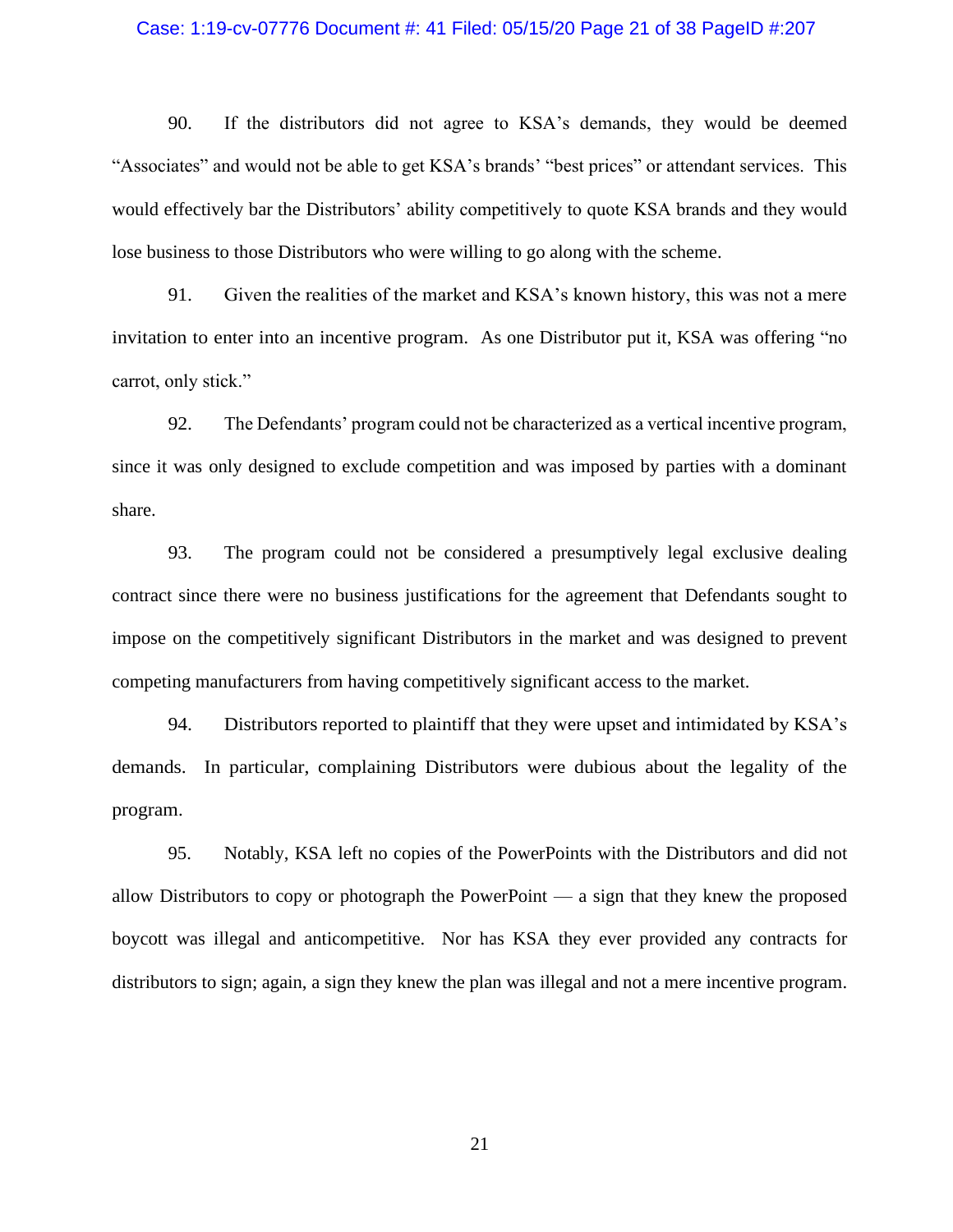#### Case: 1:19-cv-07776 Document #: 41 Filed: 05/15/20 Page 22 of 38 PageID #:208

96. With no written promises from KSA as to the prices it would or would not charge, defining "best prices", or guaranteeing services, there was and remains no reason why KSA could not increase prices for its brands. Distributors will have no contractual recourse if it does.

97. KSA said it would monitor compliance by inspecting shelves at stock and flow distributors.

98. All of the Distributors reported that they could not afford to lose access to KSA's products. Various Distributors reported that KSA products represented anywhere from 40%-70% of their lighting sales. Others also observed that their customers would be angry if they could not get Force Partners brands.

99. The choice between being a "Partner" or an "Associate" was a false one. Distributors understood, and KSA's history confirmed, that the only option was "Partner" or nothing. KSA was threatening to cut off those who did not comply and make it impossible to get their brands through KSA.

100. Acuity fully was on board with KSA's illegal activities and indeed was an active partner in the scheme. At an internal KSA sales meeting in late August or early September 2019 to roll out the scheme to KSA sales employees – after all or most of the distributor meetings had taken place – Jim Williams reported that Vernon Nagel, the then-CEO of Acuity (now Executive Chairman) had reviewed the plan presented in the PowerPoint, approved it, and suggested it could be used in other markets.

101. One of the meetings was attended by Acuity's Senior Vice President of Sales, John Mabbott, at the behest of a Distributor who already had heard about the scheme KSA was shopping and wanted to know if Acuity was in on it. Mabbott participated in the meeting and made it clear the scheme had Acuity's backing.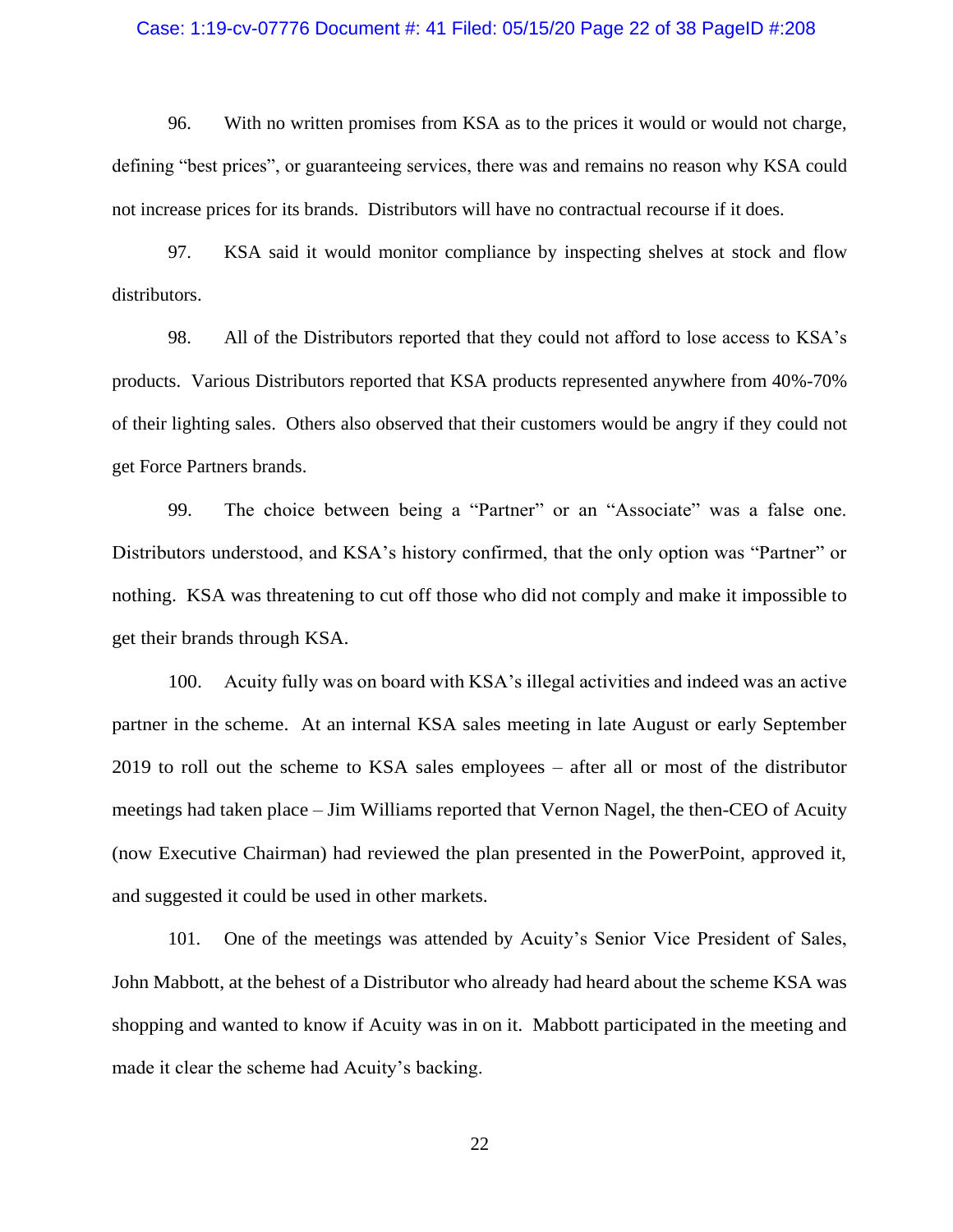### Case: 1:19-cv-07776 Document #: 41 Filed: 05/15/20 Page 23 of 38 PageID #:209

102. Distributors prefer competition because it provides the lower costs and better service. However, many distributors have said they must go along with KSA's effective exclusivity demands because they rely more on KSA and its larger market share than Force Partners. The incentive for distributors to acquiesce to KSA's demands further is increased by KSA's reported claims that, at least for some time, distributors will still get the same margins they have been getting. The cost increases from reduced competition thus will largely be passed on to the ultimate consumers. Accordingly, KSA is in a position to monopolize the market and create antitrust harm.

103. Alarmed by the reports from distributors, Force Partners wrote to KSA on August 21, 2019 warning that its conduct was anticompetitive and violated the antitrust laws. KSA responded with the specious claim that its program was merely an incentive program.

104. Within a week of that letter, KSA announced that Ashley Williams was leaving her Distributor Solutions job there (although she still appears on the KSA website as a Vice President).

105. Force Partners hoped this was a sign that KSA recognized that its scheme was illegal and would not press ahead. However, a few weeks later, it became clear that KSA was going to continue with its illegal plans.

106. Jim Williams followed up with all or virtually all of the distributors to obtain their agreement to participate in KSA's boycott scheme.

107. One Distributor was told by KSA that they were "the only one in town" who had not agreed to KSA's scheme.

108. KSA also notified stock and flow distributors it would conduct shelf inspections to ensure none of Force Partners' brands were on their shelves.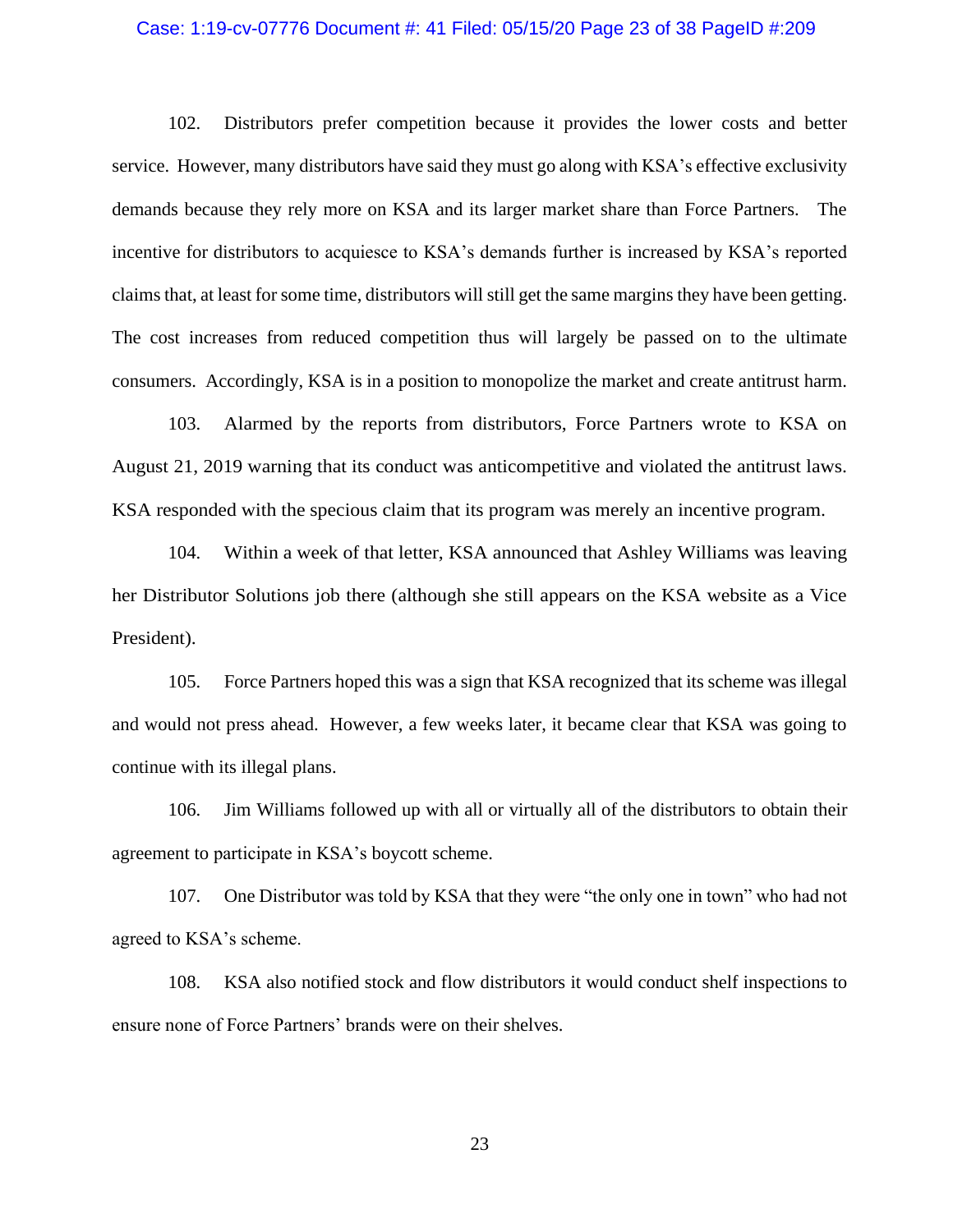#### Case: 1:19-cv-07776 Document #: 41 Filed: 05/15/20 Page 24 of 38 PageID #:210

109. Some distributors asked if there would be any written contract memorializing the program, but KSA refused to provide one and instead insisted on oral agreements that it would enforce.

110. In September, after months of upward sales momentum, Force Partners started to see a significant drop in sales and revenue. That downward trend continued in October. Between September 1, 2019 and the filing of the original complaint in this case, Force Partners' sales fell by over 20%, which Force Partners believes is attributable to KSA's hub and spoke conspiracy with Acuity and the distributors.

111. In ensuing months, Force Partners suffered additional losses due to the Defendants' illegal plan. To date, Force Partners has suffered significant lost revenues. Some distributors are steering all projects to KSA alone where specifications would otherwise permit Force Partners to submit bid quotes and others dramatically have curtailed their purchases of Force Partnerrepresented brands – on one case reducing an annual run-rate of \$1 million to \$60,000.

112. The program advanced by KSA and Acuity inevitably will result in increased consumer prices. KSA presented the distributors with a "Hobson's Choice" of being captive or losing the key products they need to compete. By removing the ability of distributors to quote from multiple manufacturers, the possibility of price competition for a given bid is removed. While a distributor would prefer a lower cost by choosing the best low-cost mix of products, it cannot afford the penalty that will be imposed on it by KSA and Acuity unless it agrees to exclusivity. The incentive for distributors to acquiesce to KSA's demands further is increased by KSA's promise that the distributor will still get the same margins it has been getting, which means that any cost increase will be passed on to the ultimate consumers. Without the ability of Force Partners to provide a competitive check on KSA pricing, there is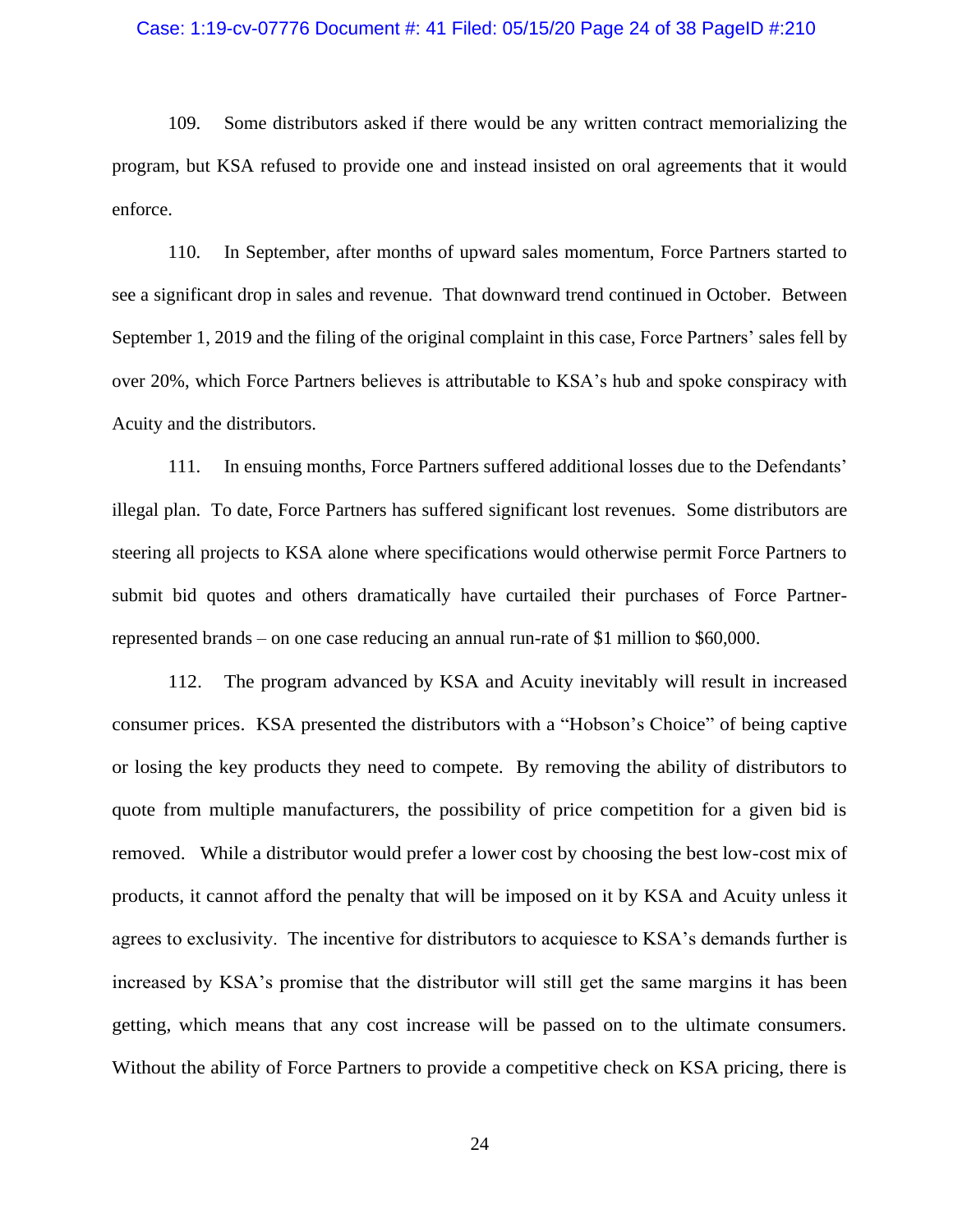nothing to limit the ability of KSA and the distributors to continue to increase prices in the future.

# **D. Anticompetitive Effects of KSA's and Acuity's Conduct**

113. The Defendants' conspiracy has had or will have the following anticompetitive effects, among others:

- a. Increased prices.
- b. Reduced choice and ability to select desired products by end-users.
- c. Increased likelihood of bidding fraud.
- d. Reduced choice for distributors.
- e. Increased market power in the relevant market by KSA and Acuity due to lack of competition.

114. Plaintiff knows of no procompetitive effects of Defendants' conspiracy, which is designed solely to eliminate competition. There was no business or competitive problem with the existing distribution network that justified the change demanded by Defendants other than a desire by Defendants to eliminate competition to increase their profits.

115. Any claim that the program is "voluntary" is illusory. KSA made an offer the Distributors could not refuse. As a result, distributors are not stocking Force Partner's clients' products and where end users have deemed those brands desirable, distributors in this Market are instead taking a variety of actions to ensure only KSA's bids are presented – the very definition of competitive harm

116. Even if Defendants allege that there are procompetitive benefits to their scheme, any benefits are substantially outweighed by the anticompetitive impact.

117. The actions of the Defendants in coercing each of the distributors to abide by their new requirements, and securing their agreement, creates a hub-and-spoke horizontal conspiracy which is illegal per se. Each of the distributors has economically rational reasons for seeking to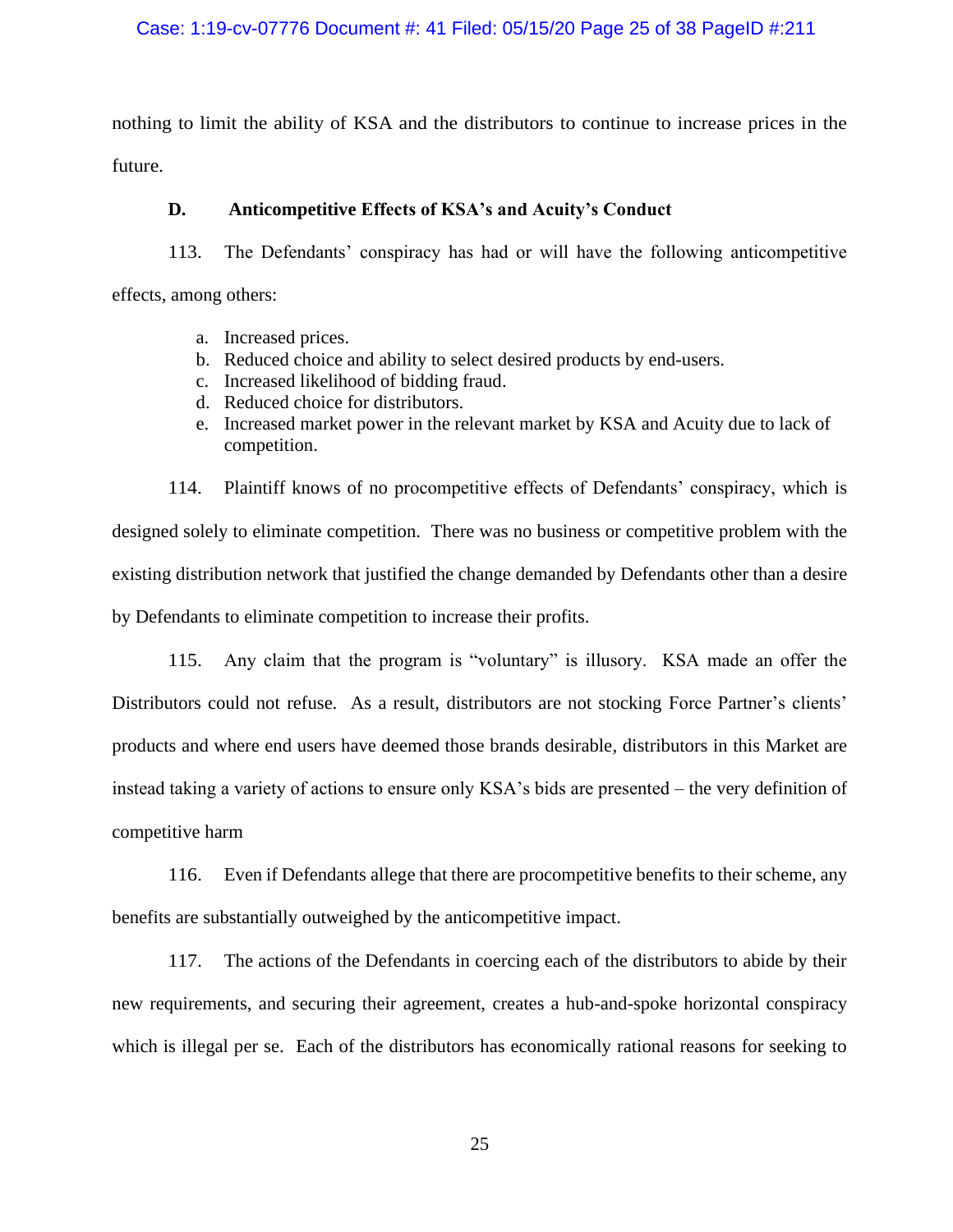#### Case: 1:19-cv-07776 Document #: 41 Filed: 05/15/20 Page 26 of 38 PageID #:212

avoid the entanglement of an exclusive dealing agreement with KSA. Absent the coercion, they would not have made the decision to do so.

### **CAUSES OF ACTION**

## **COUNT I Unreasonable Restraint of Trade (Illegal Group Boycott – Violation of § 1 of the Sherman Act)**

118. Plaintiff restates and incorporates by references the allegations the foregoing paragraphs of the Complaint as if fully set forth herein.

119. Through coercive demands and threats, the Defendants agreed between themselves to deny services, and effectively deny access to KSA brands to Market Distributors unless those Distributors terminated their relationship with and/or agreed to boycott Force Partners. The same or similar threats were parallel, made by Defendants to Distributors at roughly the same time, and/or communicated to Distributors within days of each other. This coerced exclusive dealing agreement had the effect of a group boycott of Force Partners and the manufacturers it represented.

120. The Defendants had an anticompetitive motive to force a group boycott of Force Partners, with the intent to run Force Partners out of business.

121. Agreeing to the exclusive dealing group boycott was not in the Distributors' best economic interest because it denied Distributors a full choice of nonfungible products and the option of purchasing from Force Partners rather than KSA. Moreover, the effect of the boycott will increase prices to distributors and to end users. However, as a result of the Defendants' market power, the group boycott was forced upon Distributors, creating the illegal concerted action.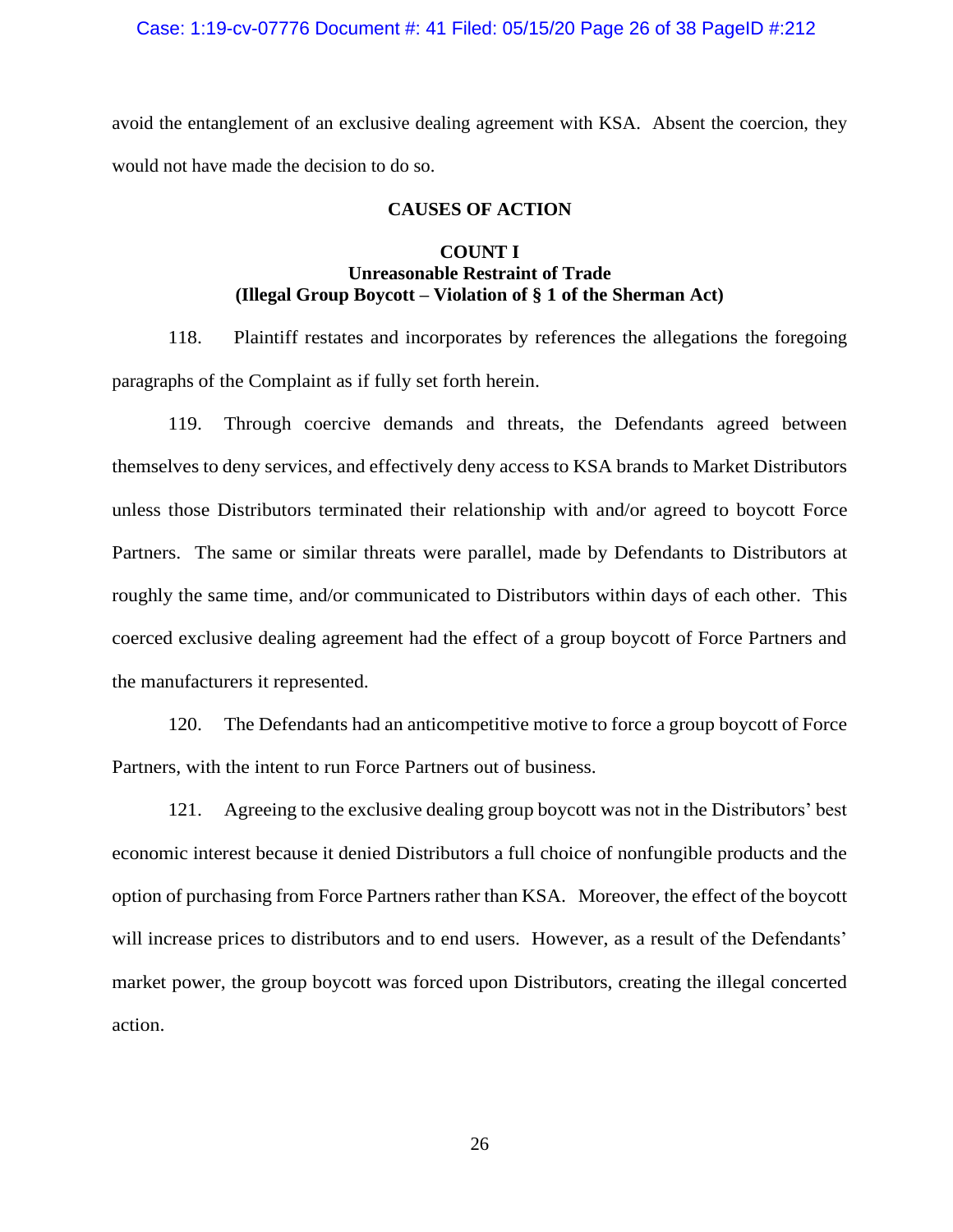#### Case: 1:19-cv-07776 Document #: 41 Filed: 05/15/20 Page 27 of 38 PageID #:213

122. Defendants' illegal group boycott was an unreasonable restraint of trade in violation of Section 1 of the Sherman Act, 15 U.S.C. § 1. This was a naked agreement in restraint of trade and is a *per se* violation of the antitrust laws.

123. Alternatively, if not found to be a *per se* violation of the antitrust laws, the coerced agreement was a violation of the "rule of reason" since it was imposed by a firm with a dominant market share, and foreclosed competition with no procompetitive justification. Any procompetitive justification (and none was ever suggested by the Defendants) could have been achieved through less restrictive means.

124. Defendants' conduct has damaged Force Partners in the form of lost revenues, lost profits, lost equity, and lost goodwill, as well as threatening the future viability of Force Partners as a going concern.

## **COUNT II Unreasonable Restraint of Trade (Horizontal Conspiracy – Violation of § 1 of the Sherman Act)**

125. Plaintiff restates and incorporates by references the allegations of the foregoing paragraphs of the Complaint as if fully set forth herein.

126. Section One of the Sherman Act provides that "Every contract, combination in the form of trust or otherwise, or conspiracy, in restraint of trade or commerce among the several States, or with foreign nations, is hereby declared to be illegal."

127. Beginning within the four years before the filing of this Complaint, and continuing to the present, Defendants engaged in a continuing contract, combination, or conspiracy to unreasonably restrain interstate trade or commerce in violation of § 1 of the Sherman Act, 15 U.S.C. § 1.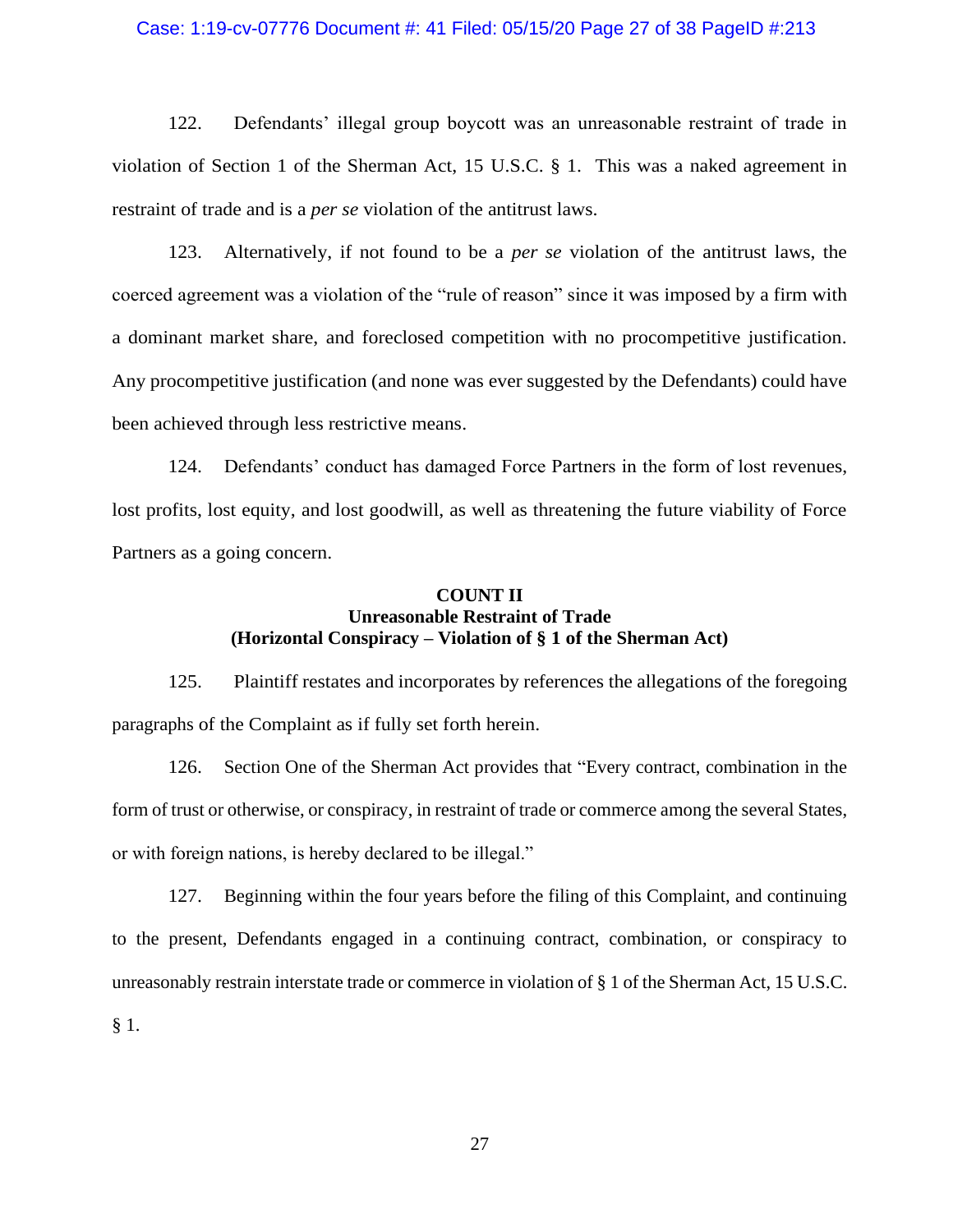### Case: 1:19-cv-07776 Document #: 41 Filed: 05/15/20 Page 28 of 38 PageID #:214

128. The conspiracy alleged herein consists of a continuing agreement among Defendants and its co-conspirators to effectively require Distributors of electrical lighting equipment to deal exclusively with Defendants, ultimately resulting in higher prices and reduced output.

129. Because Defendants obtained agreements from the Distributors, and because the Defendants' scheme was implemented pursuant to an agreement between Acuity and KSA, the scheme cannot be considered a unilateral refusal to deal.

130. The conspiracy to boycott Force Partners in the Market is horizontal in nature, with Defendants acting as the hub of the scheme and the distributors who were coerced into the boycott as the spokes. A "hub and spoke" horizontal conspiracy may be inferred from the following:

- a. Defendants cut off access to a supply, facility or market the dominant Market Distributors – necessary for the plaintiff to compete;
- b. Defendants possessed a dominant position in the Market and used that position to coerce Distributors into boycotting Force Partners; and
- c. The boycott cannot be justified by plausible arguments that it was designed to enhance overall efficiency, and there is no other procompetitive justification for the restraint.

131. This conspiracy is a per se violation under the federal antitrust laws, specifically 15 U.S.C. § 1.

132. In the alternative, Defendants' conspiracy is illegal as an unreasonable restraint of trade in violation of Section 1 of the Sherman Act, 15 U.S.C. § 1 as a violation of the "rule of reason."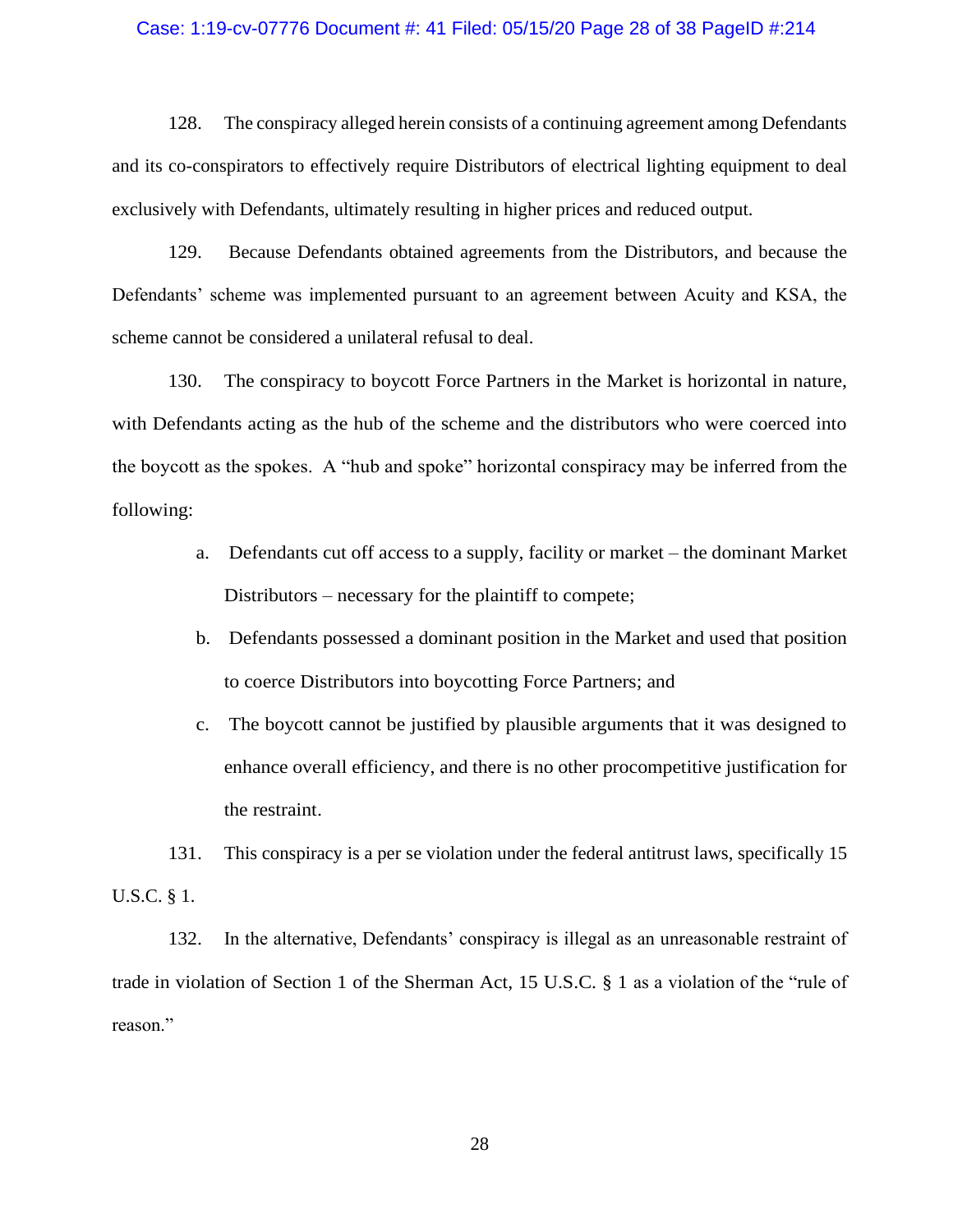#### Case: 1:19-cv-07776 Document #: 41 Filed: 05/15/20 Page 29 of 38 PageID #:215

133. Defendants' conduct has damaged Force Partners in the form of lost revenues, lost profits, lost equity and lost goodwill, as well as threatening the future viability of Force Partners as a going concern.

134. Defendants' conduct harms competition and consumers in the relevant market by reducing price competition, output, and choices.

## **COUNT III (Attempted Monopolization – Violation of § 2 of the Sherman Act)**

135. Plaintiff restates and incorporates by references the allegations of the foregoing paragraphs of the Complaint as if fully set forth herein.

136. Defendants have engaged in an attempt to acquire, maintain and extend monopoly power in the market described above and has used, and continues to use, anticompetitive means to achieve this end. Specifically:

137. The Defendants have demonstrated a specific intent to monopolize the market by announcing and implementing a scheme to eliminate competition from the market;

138. Defendants have not maintained their monopoly or market power in the relevant markets as a result of superior product, business acumen, or historical accident.

139. The Defendants' actions and statements have demonstrated an intent to willfully maintain their monopoly or market power, control prices, exclude competitors, harm distributors and consumers, and destroy competition;

140. As part of the Defendants' attempted monopolization, the Defendants disseminated false information about the Plaintiff aimed at depriving customers of the benefits of fair competition from Force Partners.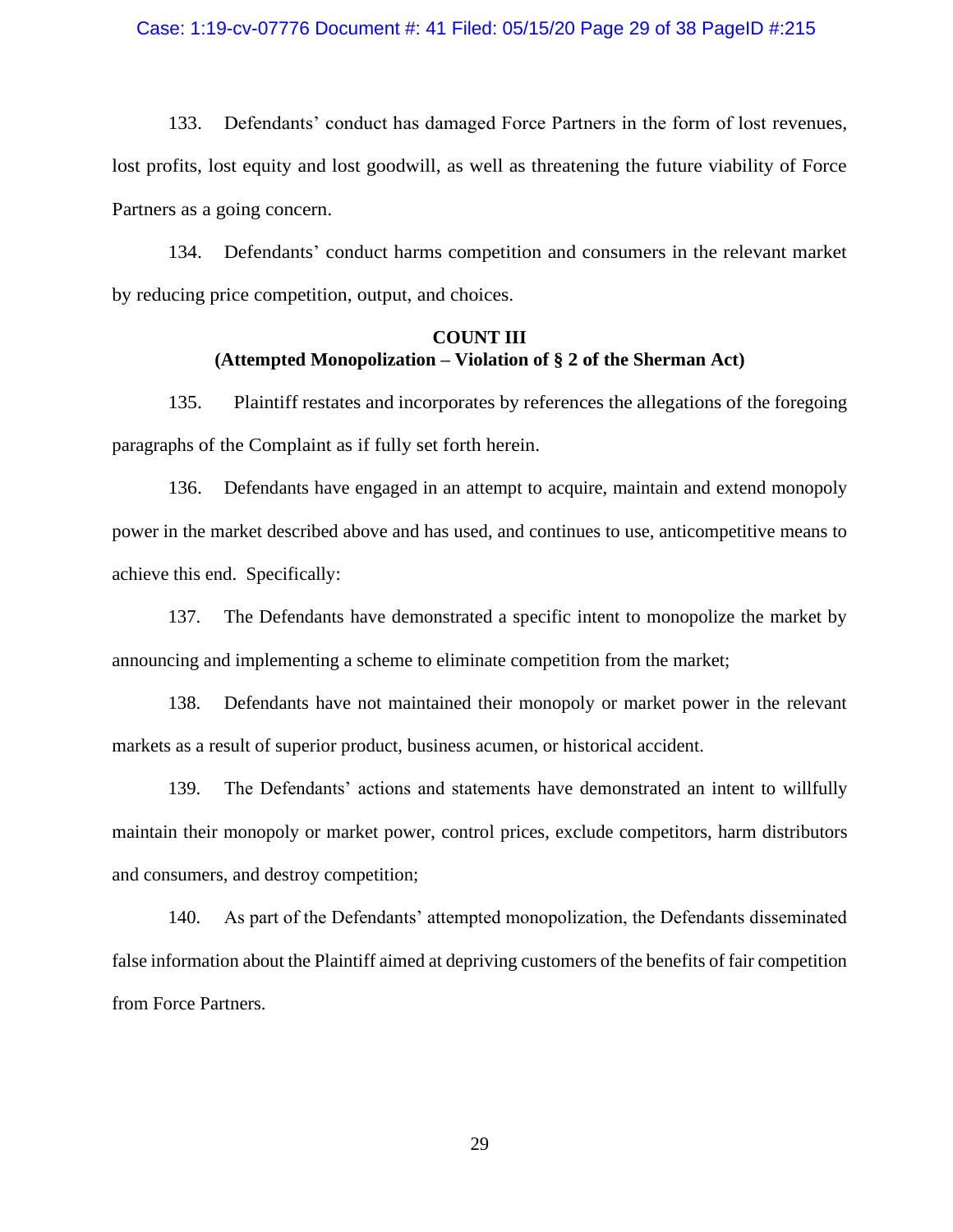### Case: 1:19-cv-07776 Document #: 41 Filed: 05/15/20 Page 30 of 38 PageID #:216

141. As a direct and proximate result of the Defendants' unlawful actions, Force Partners has suffered injury to its business and property. The elimination of competition in the market will constitute antitrust injury.

142. The Defendants' scheme was not a mere incentive plan intended to increase sales, but a program designed to exclude competition by eliminating the ability of distributors to sell competing brands. Typical incentive programs offer customers allowances for organic sales growth, but here there was no incentive here to increase sales, only a prohibition on sales of competing products, and a punishment in the form of increased prices (and lack of meaningful access to Defendants' Market-dominant brands) if exclusivity was not granted.

143. The Defendants did not offer any procompetitive justification for their program. There were no increased efficiencies; the distributor customers wanted a wide choice of products, and the Defendants' scheme removed their ability to select the optimal products for their customers.

144. The Defendants' program did not reflect any innovation in products or services, only an attempt to stifle the new competitor in the market.

145. The Defendants' program implemented by the dominant party in the market is designed to foreclose Plaintiff, an equally efficient competitor, from the ability to compete.

146. Defendants do not need to implement their exclusive dealing-boycott program in order to compete on the basis of price, quality, or innovation.

147. The Defendants implemented their scheme knowing that Plaintiff and others in the market would be foreclosed if the restrictive terms were followed.

148. The large market share represented by Defendants indicates a dangerous probability of success of monopolizing the market through their scheme.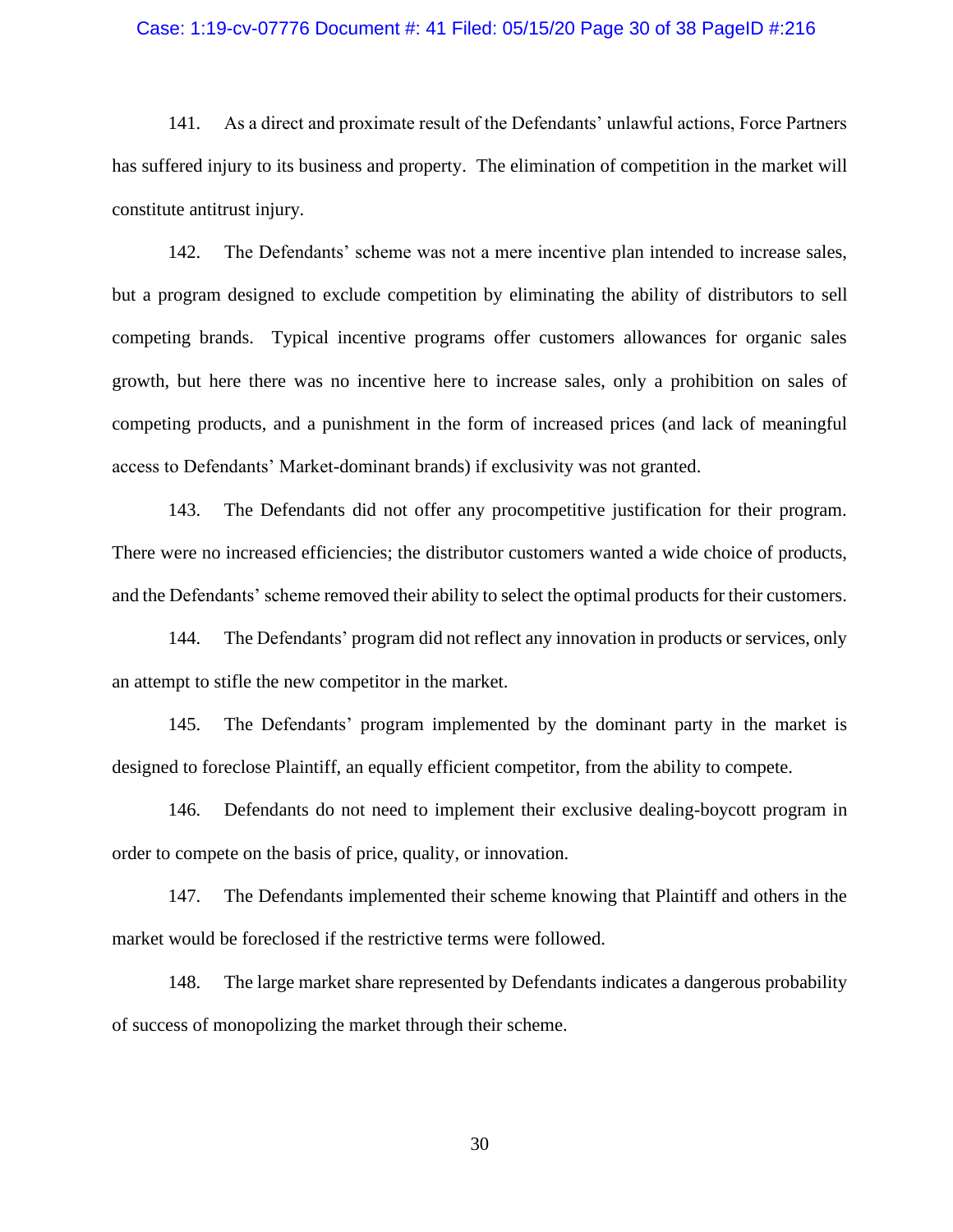#### Case: 1:19-cv-07776 Document #: 41 Filed: 05/15/20 Page 31 of 38 PageID #:217

149. The structure of the market and the nature of Defendants' scheme makes significant competitive entry into the market highly unlikely.

150. The totality of competitive circumstances (false statements, dominant market share, required exclusive dealing) indicate an intent to implement a scheme to monopolize the market.

151. Additionally, the Defendants' conduct indicates a conspiracy to monopolize.

152. The monopolistic distribution scheme was jointly implemented by Defendants through the use of shared printed materials and joint meetings with distributors.

153. The Defendants engaged in a conspiracy intended to produce an anticompetitive effect on the market as a whole.

154. The Defendants' conspiracy also was intended to, and did, injure Plaintiff.

155. There was no business need to implement the program, as the Defendant was successful in achieving distribution in the relevant market.

156. There was no procompetitive justification offered for the program.

157. Defendants' attempted monopolization of the Market, and conspiracy to monopolize that market, violates Section 2 of the Sherman Act, 15 U.S.C. § 2.

158. Defendants' conduct has damaged Force Partners, and will continue to harm Force Partners, in the form of lost revenues, lost profits, lost equity and lost goodwill, as well as threatening the future viability of Force Partners as a going concern.

159. If successful, Defendants have a dangerous probability of monopolizing the market, which will lessen or destroy competition in the relevant market by reducing price competition, output, and choices, and injuring consumers.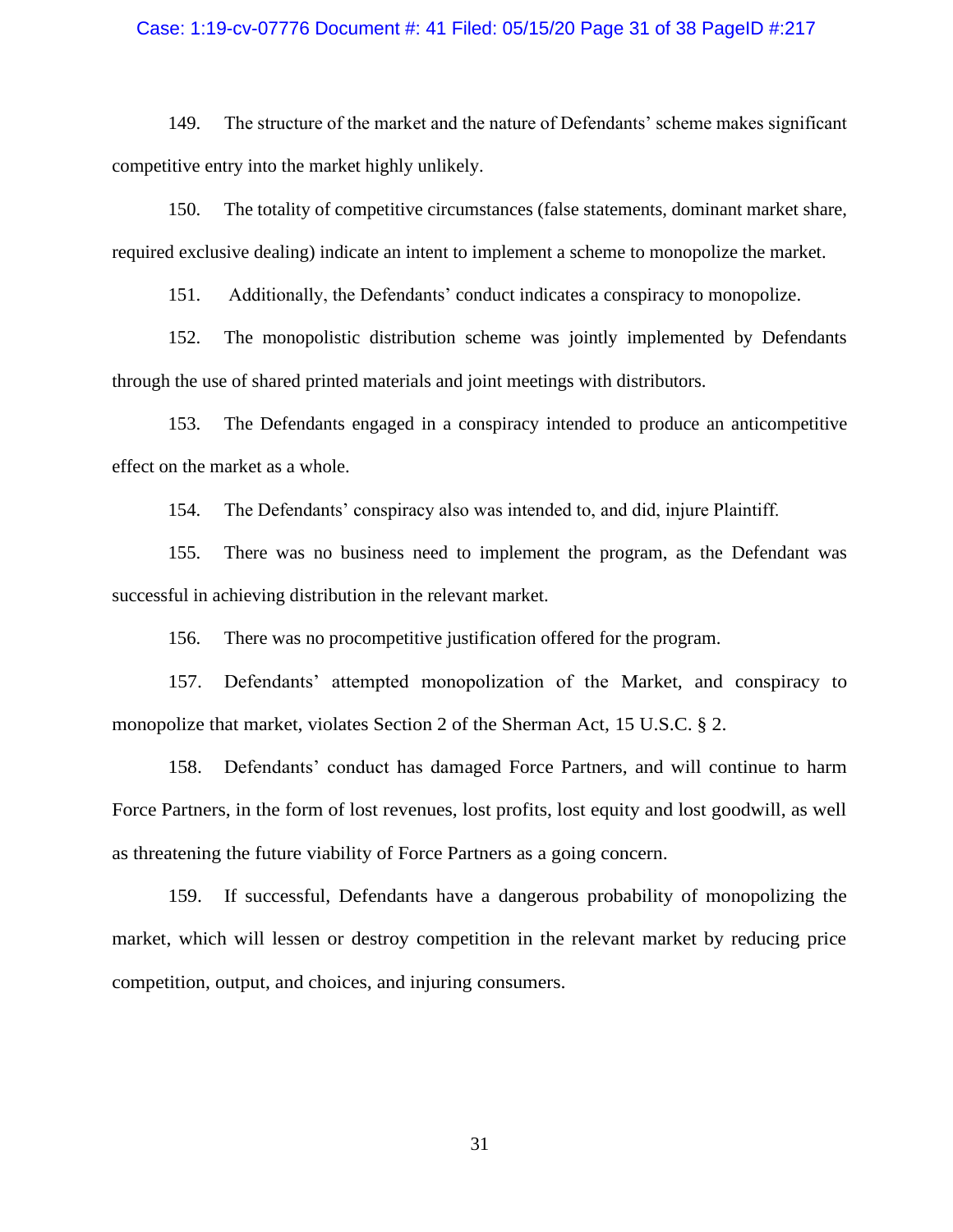## **COUNT IV (Exclusive Dealing Agreements – Violation of § 3 of the Clayton Act)**

160. Plaintiff restates and incorporates by references the allegations the foregoing paragraphs of the Complaint as if fully set forth herein.

161. The restrictive scheme imposed by the Defendants violates the Clayton Act as an illegal exclusive dealing agreement in the Market, which already has had, and will have, the effect of substantially lessening competition or tending to create a monopoly in the market, for reasons including but not limited to the following:

- a. Defendants have conditioned purchase of their product at commercially reasonable prices on exclusive dealing.
- b. The Defendants' market share for the sale of lighting products in the Market is in excess of 30 percent, making the exclusive dealing agreement presumptively unreasonable;
- c. The exclusive dealing agreements foreclose Force Partners from a substantial share of the relevant market.
- d. There is no procompetitive justification for excluding Force Partners from the market, which ultimately would raise prices if and when Force Partners is driven out of the market.
- e. The restraint has a clear adverse effect on interbrand competition by denying competing companies access to the market.
- f. The market previously has functioned efficiently, with a high degree of customer and end-user satisfaction without exclusivity requirements;
- 162. Defendants' conduct violates Section 3 of the Clayton Act, 15 U.S.C. § 14.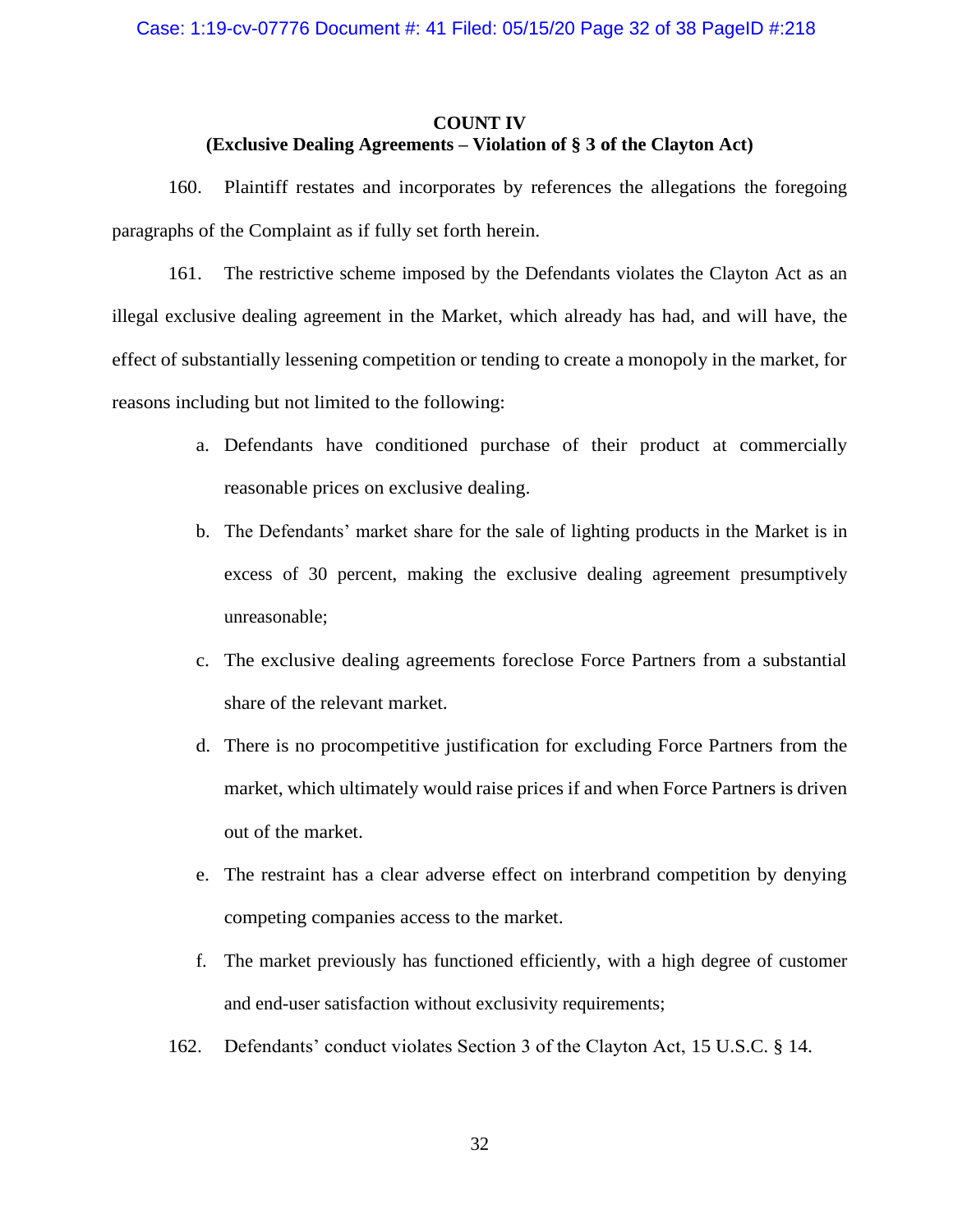#### Case: 1:19-cv-07776 Document #: 41 Filed: 05/15/20 Page 33 of 38 PageID #:219

163. Defendants' conduct has damaged Force Partners in the form of lost revenues, lost profits, lost equity and lost goodwill, as well as threatening the future viability of Force Partners as a going concern.

164. Defendants' conduct harms competition and consumers in the relevant market by reducing price competition, output, and choices.

## **COUNT V (Violation of the Illinois Antitrust Act)**

165. Plaintiff restates and incorporates by references the allegations of the foregoing paragraphs of the Complaint as if fully set forth herein.

166. The Illinois Antitrust Act, § 740 ILCS 10/2, provides that "The purpose of this Act is to promote the unhampered growth of commerce and industry throughout the State by prohibiting restraints of trade which are secured through monopolistic or oligarchic practices and which act or tend to act to decrease competition between and among persons engaged in commerce and trade, whether in manufacturing, distribution, financing, and service industries or in related for-profit pursuits."

167. Defendants have created and maintained a combination and conspiracy for the purpose of controlling the prices charged for lighting products in the relevant market, specifically by limiting the sale or supply of the products, which is per se illegal under Illinois law, 740 ILCS  $10/3$  (1)(a) and (b).

168. Defendants' scheme attempts to allocate and divide customers and sales by seeking to control the process of bidding and limiting the ability of distributors to stock the products represented by Plaintiff, which is per se illegal under Illinois law, 740 ILCS 10/3 (1)(c).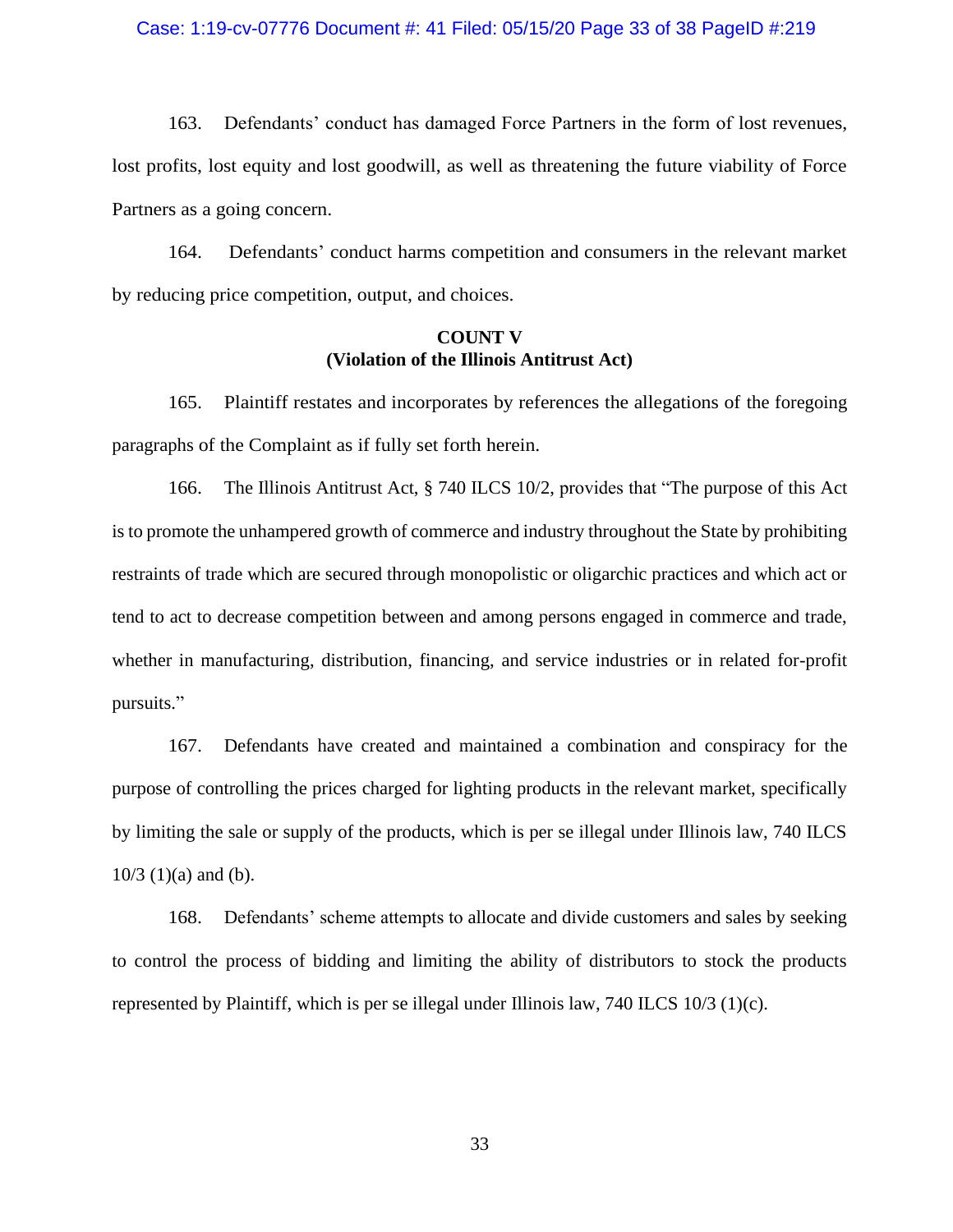#### Case: 1:19-cv-07776 Document #: 41 Filed: 05/15/20 Page 34 of 38 PageID #:220

169. The agreements between Defendants and the distributors unreasonably restrain trade or commerce within Illinois by limiting competition without any benefits to the market, which is illegal under Illinois law, 740 ILCS 10/3 (2).

170. Such actions by the Defendants are and were willful.

171. The Defendants have attempted to obtain monopoly power in the market by completely foreclosing the ability of competing manufacturers to sell products in the market. The Defendants' clearly articulated intent is to exclude competition and to control, fix, and maintain prices, in violation of Illinois law, 740 ILCS 10/3 (3). Such actions by the Defendants are and were willful.

172. The Defendants have refused to provide meaningful access to their products unless the purchasers agree to deal on exclusive terms with the Defendants, which substantially lessens competition and tends to create a monopoly in the relevant market, in violation of Illinois law, 740 ILCS 10/3 (4).

173. Defendants' conduct has damaged Force Partners in the form of lost revenues, lost profits, lost equity and lost goodwill, as well as threatening the future viability of Force Partners as a going concern.

174. Defendants' conduct harms competition and consumers in the relevant market by reducing price competition, output, and choices.

## **COUNT VI (Violation of the Illinois Uniform Deceptive Trade Practices Act)**

175. Plaintiff restates and incorporates by references the allegations of paragraphs 1 through 110 of the Complaint as if fully set forth herein.

176. Defendants violated the Illinois Uniform Deceptive Trade Practices Act, 815 Ill. Comp. Stat. 510/2, by disparaging the quality of the goods, services, or business of Force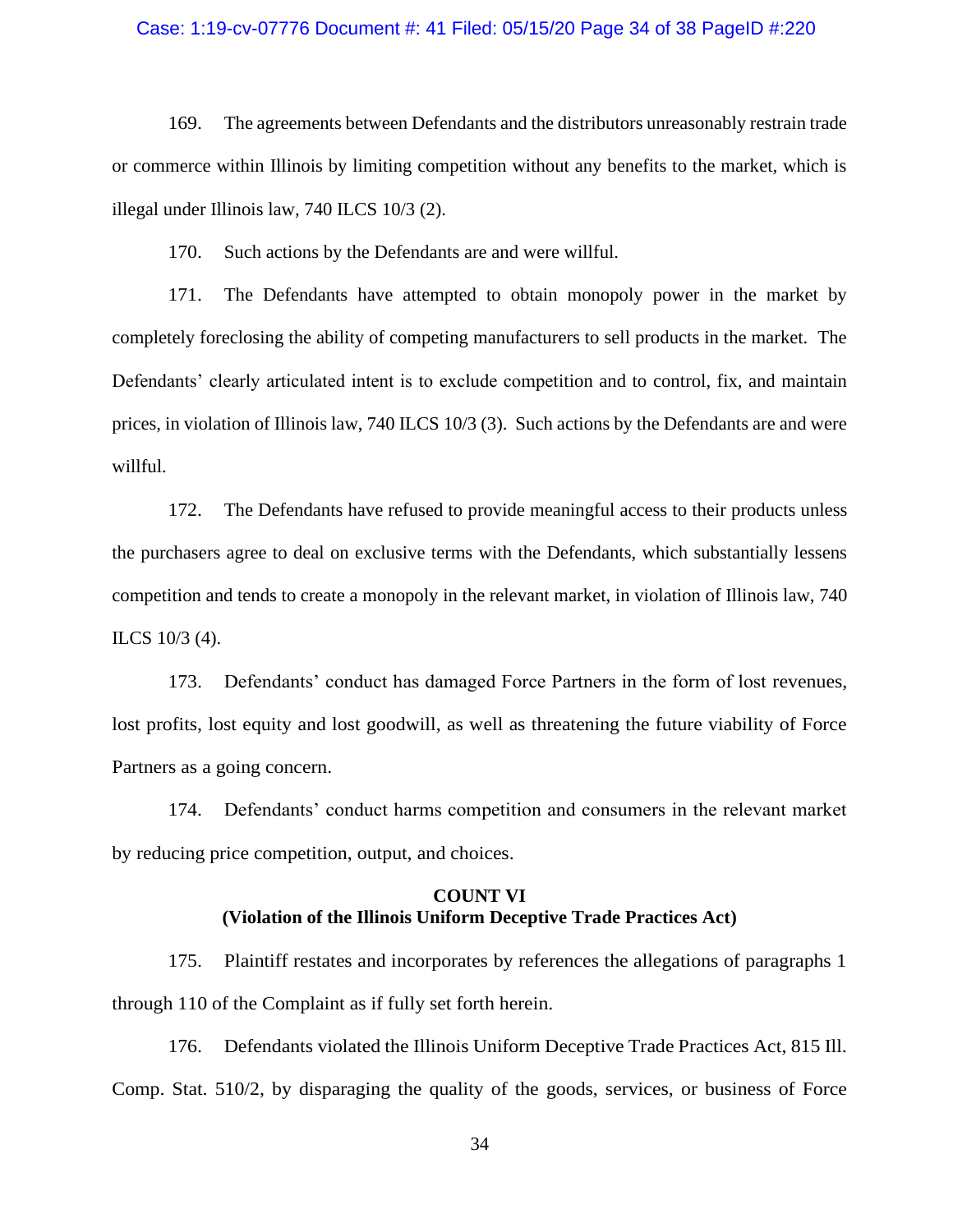#### Case: 1:19-cv-07776 Document #: 41 Filed: 05/15/20 Page 35 of 38 PageID #:221

Partners by making false or misleading representations of fact, alleging that Force Partners was bypassing distributors to make direct sales to end-users.

177. As detailed above, the statement made in Defendants' PowerPoint is not true.

178. Such a false or misleading statement goes to the very heart of the quality of Force Partner's services and business. Distributors will not do business with a sales representative that makes sales behind their backs – to do so would represent to a distributor poor services and bad business practices.

179. Defendants have caused, and will continue to cause irreparable, ongoing harm to Force Partners if not enjoined from this deceptive trade practice.

# **COUNT VI (Tortious Interference with Prospective Business Relations)**

180. Force Partners re-alleges and incorporates by reference the allegations set forth in the foregoing Paragraphs.

181. Force Partners had a reasonable expectation of entering into business relationships with the Distributors in the relevant Market.

182. Defendants knew that Force Partners expected to do business with the Distributors and purposely interfered with Force Partners' opportunity to conduct such business through the false statements about Force Partners and the imposition of a boycott and exclusive dealing program with no other purpose than to prevent Force Partners from doing business with the distributors.

183. Defendants also have forced distributors to secretly share Force Partner's confidential pricing with KSA so KSA can decide whether to match Force Partner's prices – in the hopes of ensuring Force Partners' quotes are not presented to contractors or end users, putting Force Partners out of business, and eventually being able to charge higher prices. Architects and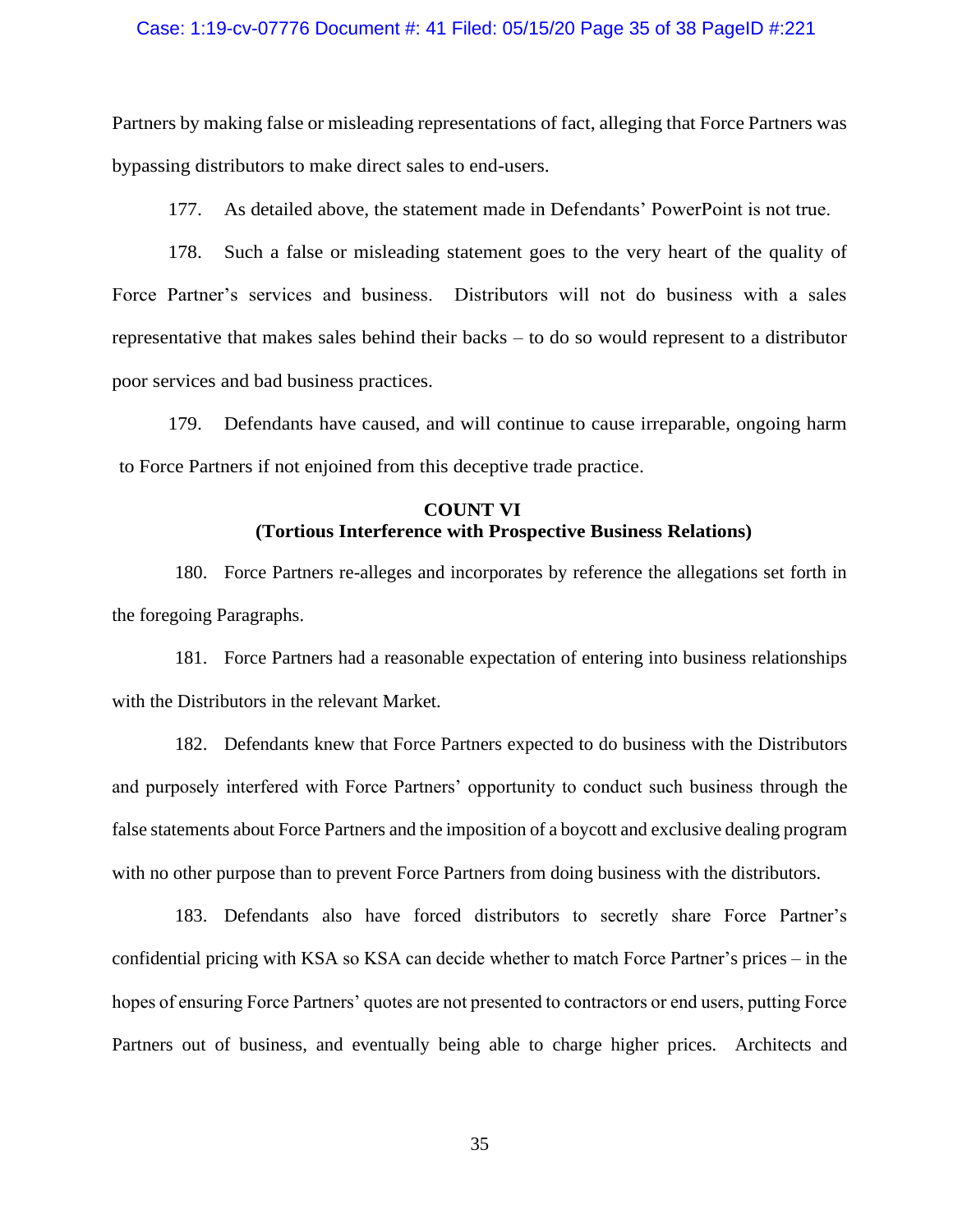#### Case: 1:19-cv-07776 Document #: 41 Filed: 05/15/20 Page 36 of 38 PageID #:222

contractors requesting multiple bids are not advised that the bidding process is a sham, as KSA will obtain its main competitor's confidential pricing information.

184. Defendants have tortiously interfered, and continue to interfere, with Force Partners' prospective business relations with distributors in the relevant market.

185. Defendants intended to induce and cause distributors who have done business with Force Partners in the past not to enter into prospective relations with Force Partners. These actions were undertaken with reckless indifference to the rights of Force Partners, and with either specific intent to cause harm to Force Partners or with reckless disregard to whether such actions would cause harm to Force Partners.

186. Force Partners was reasonably likely to continue prospective business relations with its distributors.

187. Defendants intentionally interfered, and continue to interfere, using improper and wrongful means including, but not limited to, engaging in anticompetitive conduct.

188. The actions of Defendants were undertaken with malice, as shown by the targeting of Force Partners and the use of false statements and unfair methods of competition to harm the business and business expectancy of Force Partners.

189. The actions of Defendants were motivated solely by spite and ill will and, based on the illegal nature of their conduct, and are not protected by the privilege of competition.

190. As a result of KSA's and Acuity's actions, Force Partners is suffering, and will continue to suffer, reputational and financial harm in an amount to be proven at trial. This willful and wanton conduct warrants an award of punitive damages.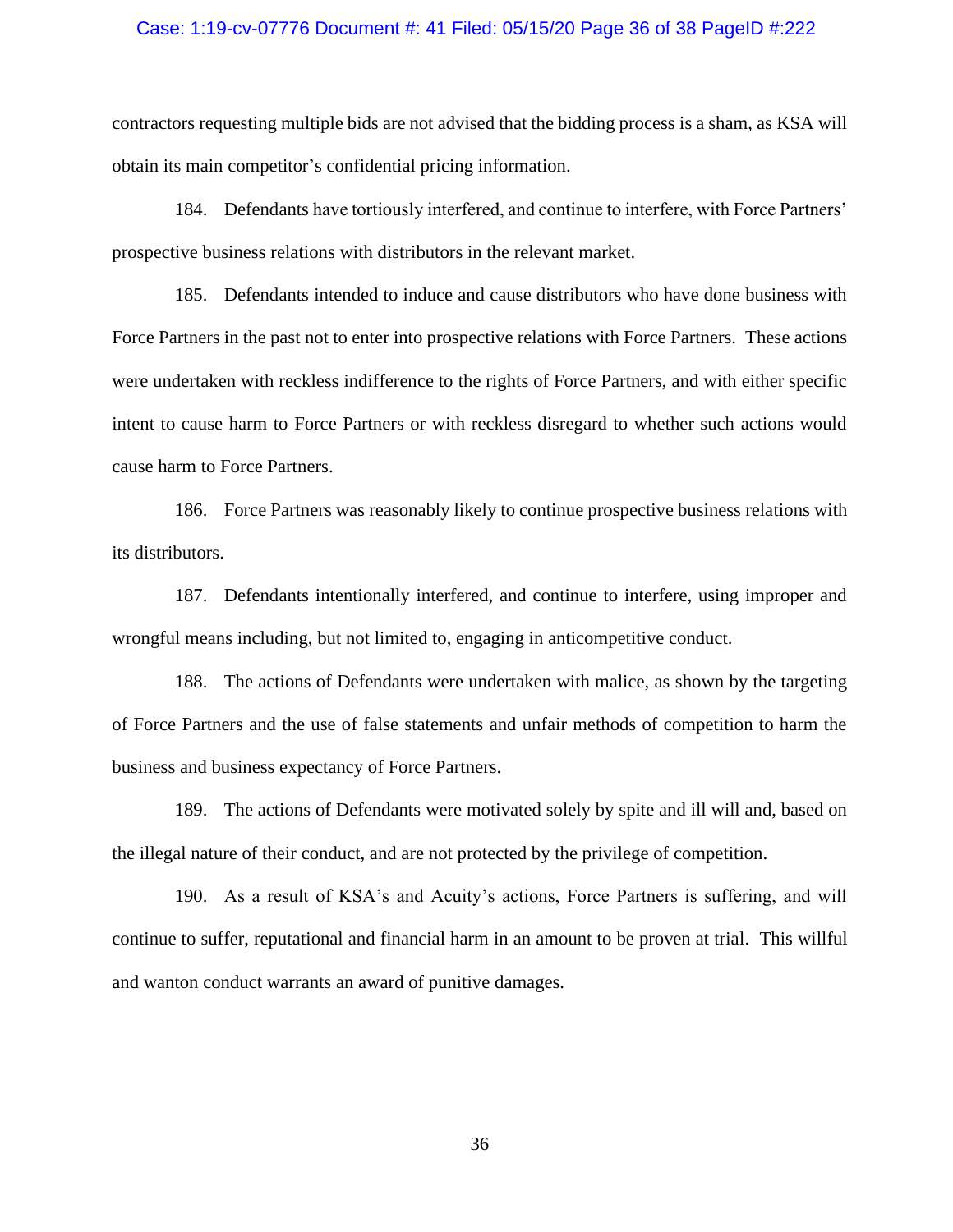## **PRAYER FOR RELIEF**

Plaintiff prays for the following relief:

1. A preliminary injunction enjoining Defendants from the unlawful conduct alleged herein.

2. A permanent injunction enjoining Defendants from the unlawful conduct alleged herein.

3. Compensatory and treble damages against all Defendants, jointly or severally, and punitive damages in an amount to be proven at trial.

4. Punitive damages where permissible by law.

5. Award plaintiff reasonable costs and expenses incurred in this action, including

attorney's fees and expert fees; and

6. Any such further relief as the Court deems appropriate.

Respectfully submitted,

FORCE PARTNERS, LLC

/s/ Sarah R. Marmor Sarah R. Marmor Theodore A. Banks George S. Sax SCHARF BANKS MARMOR LLC 333 West Wacker Drive, Suite 450 Chicago, IL 60606 Ph. 312-726-6000 [smarmor@scharfbanks.com](mailto:smarmor@scharfbanks.com) [tbanks@scharfbanks.com](mailto:tbanks@scharfbanks.com) [gsax@scharfbanks.com](mailto:gsax@scharfbanks.com)

*Counsel for Plaintiff Force Partners, LLC*